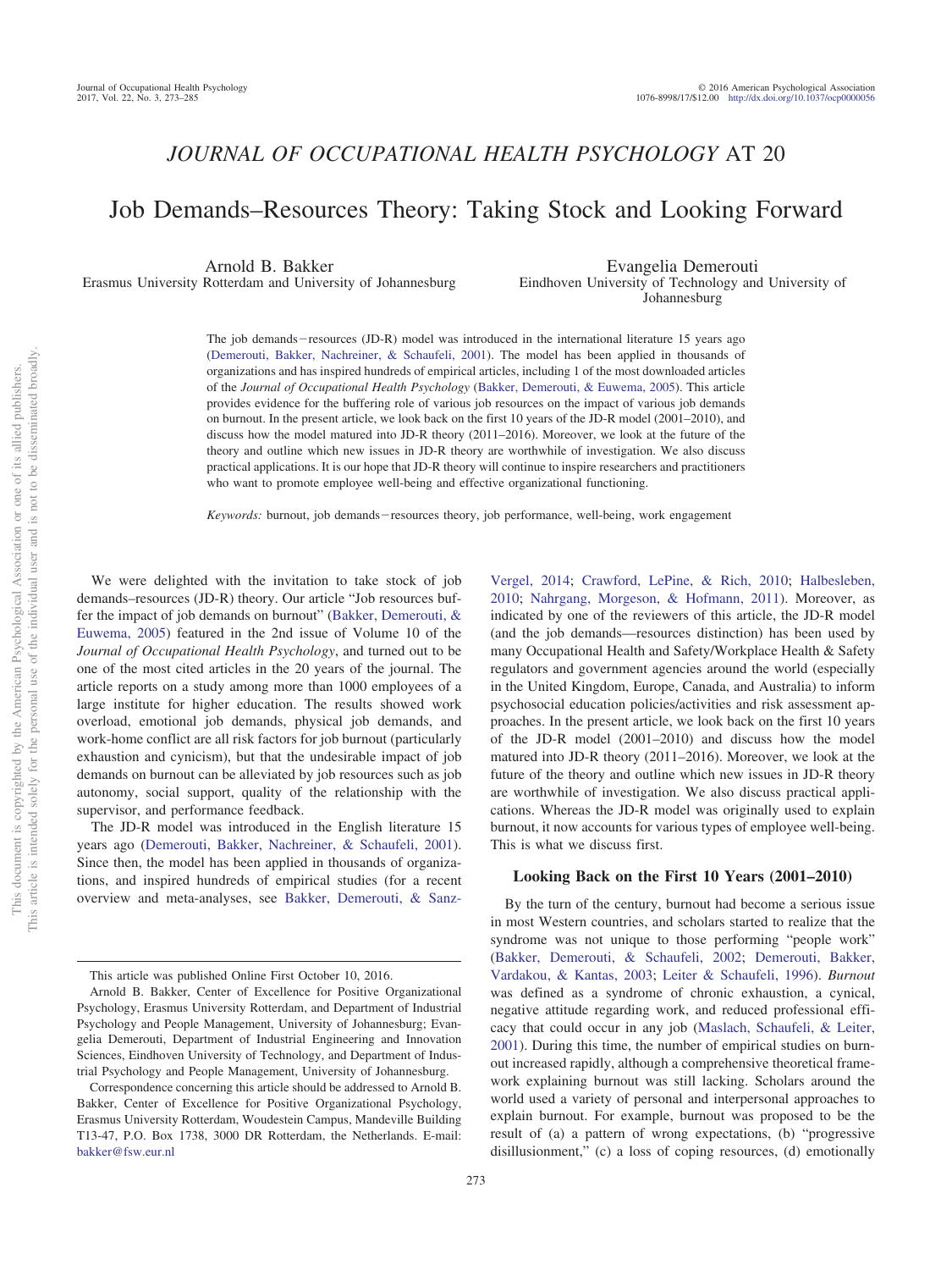demanding interactions with clients, and (e) a lack of reciprocity in the exchange relationship with clients [\(Maslach et al., 2001;](#page-11-2) [Schaufeli & Buunk, 1996\)](#page-11-3). Other, organizational approaches to burnout claimed that the syndrome was the result of a "reality shock" (after employees had entered the organization), or blamed the low quality of the work environment. In JOHP's year of inception, [Lee and Ashforth \(1996\)](#page-11-4) published a meta-analysis of the correlates of job burnout and identified a wide range of job demands and job resources as possible causes of burnout.

Around the same time, Evangelia Demerouti conducted her PhD research in Oldenburg, Germany, under the supervision of work psychologist Friedhelm Nachreiner. They identified a wide range of job demands and resources that could be relevant for employees working in human services, industry, or transport, and conducted a series of cluster and discriminant analyses to investigate the structure of the work environment and its relationship with burnout. These analyses revealed that job demands and resources formed two different clusters with differential relationships to the two core dimensions of job burnout. Job demands turned out to be the most important correlates of exhaustion, whereas job resources were the most important correlates of cynicism (called *disengagement* in the Oldenburg Burnout Inventory). Evangelia Demerouti presented parts of this work at the small group meeting on burnout in Utrecht in 1997, where she met Arnold Bakker, who was a postdoctoral researcher at the time at Utrecht University. This was the beginning of a long relationship between both authors of the present article, in which they challenged each other to model all job demands, job resources, and burnout in one overall structural equation model so that all hypothesized relationships could be tested simultaneously. The first full version of the JD-R model was published in the *Journal of Applied Psychology* [\(Demerouti et al.,](#page-10-0) [2001\)](#page-10-0) and was cited approximately 4,000 times in Google Scholar (June 2016).

Importantly, the first study of the JD-R model indicated that the findings were highly similar for self- and observer-ratings of the work environment. Thus, two broad categories of working conditions could be identified—job demands and job resources—that were applicable to three different types of occupations, namely occupations in which employees worked with things, information, or people. This resulted in the first proposition of the model, namely that all types of job characteristics can be classified in one of two categorizes: job demands and job resources (Proposition 1). Job demands are defined as those physical, psychological, social, or organizational aspects of the job that require sustained physical and/or psychological effort and are therefore associated with certain physiological and/or psychological costs [\(Demerouti et al.,](#page-10-0) [2001\)](#page-10-0). Examples are a high work pressure and emotionally demanding interactions with clients or customers. Job resources refer to those physical, psychological, social, or organizational aspects of the job that are functional in achieving work goals, reduce job demands and the associated physiological and psychological costs, or stimulate personal growth, learning, and development [\(Bakker,](#page-9-3) [2011;](#page-9-3) [Bakker & Demerouti, 2007\)](#page-9-4). Examples of job resources are autonomy, skill variety, performance feedback, and opportunities for growth.

Proposition 2 of JD-R theory is that job demands and resources instigate two very different processes, namely a health-impairment process and a motivational process. Our original article [\(Demer](#page-10-0)[outi et al., 2001\)](#page-10-0) already showed that job demands were the unique

predictors of exhaustion, whereas job resources were unique predictors of (dis)engagement. Later studies have provided ample evidence for these dual pathways and also suggested unique outcomes of the two processes. For example, [Bakker, Demerouti, De](#page-9-5) [Boer, and Schaufeli \(2003\)](#page-9-5) showed that job demands were the most important predictors of absence duration (an indication of health problems) through burnout and that job resources were the most important predictors of absence frequency (an indicator of motivation) through organizational commitment. Similarly, [Bak](#page-9-6)[ker, Demerouti, and Verbeke \(2004\)](#page-9-6) showed that job demands predicted other-ratings of in-role performance through exhaustion, whereas job resources predicted other-ratings of extrarole performance, through engagement. In their 3-year longitudinal study among more than 2,500 dentists, [Hakanen, Schaufeli, and Ahola](#page-10-4) [\(2008\)](#page-10-4) found that job resources influenced future work engagement, which, in turn, predicted organizational commitment; whereas job demands predicted burnout over time, which, in turn, predicted future depression. Job resources also had a weak negative impact on burnout. Later studies have largely replicated the dual processes in the JD-R model, in diary studies [\(Simbula, 2010\)](#page-11-5) and in longitudinal studies (see [Bakker et al., 2014\)](#page-9-7).

Influential job stress models such as the demands-control model [\(Karasek, 1979\)](#page-11-6) and the effort-reward imbalance model—the latter featured in the first issue of JOHP [\(Siegrist, 1996\)](#page-11-7)—were very different from the original JD-R model in that they only included a limited number of job demands and resources as predictors of job stress. However, these models did inspire us to investigate combinations of job demands and resources. The first article in which we reported statistical interactions was the JOHP article that came out about 10 years ago [\(Bakker et al., 2005\)](#page-9-0) and that we briefly discussed in the opening paragraph. This was the first evidence for Proposition 3 (i.e., job resources can buffer the impact of job demands on strain). Later studies have provided more evidence for this interaction effect. For example, [Xantho](#page-12-0)[poulou, Bakker, Dollard, et al. \(2007\)](#page-12-0) found in their study among home care professionals that several job resources (autonomy, social support, performance feedback, and opportunities for professional development) could buffer the relationship between job demands (emotional demands, patient harassment, workload, and physical demands) and burnout. This means that home care professionals did not experience high levels of exhaustion and cynicism after confrontation with demanding client interactions when they had access to sufficient resources. More evidence was found in a study among 148 organizations in the Netherlands [\(Bakker,](#page-9-8) [Van Veldhoven, & Xanthopoulou, 2010\)](#page-9-8). The study included more than 12,000 employees and showed that 88% of all possible interactions between many job demands and job resources were statistically significant. Taken together, these findings show that employees who have many job resources available can cope better with their job demands.

During his time at Utrecht University, Arnold Bakker developed with Wilmar Schaufeli the Utrecht Work Engagement Scale (UWES; [Schaufeli & Bakker, 2003,](#page-11-8) [2010\)](#page-11-9). The instrument became very popular over the past 15 years, partly caused by scholars' enthusiasm about the new positive psychology approach. Work engagement is the mental state where employees feel full with physical energy (vigor), are enthusiastic about the content of their work and the things they do (dedication), and are so immersed in their work activities that time seems to fly (absorption). The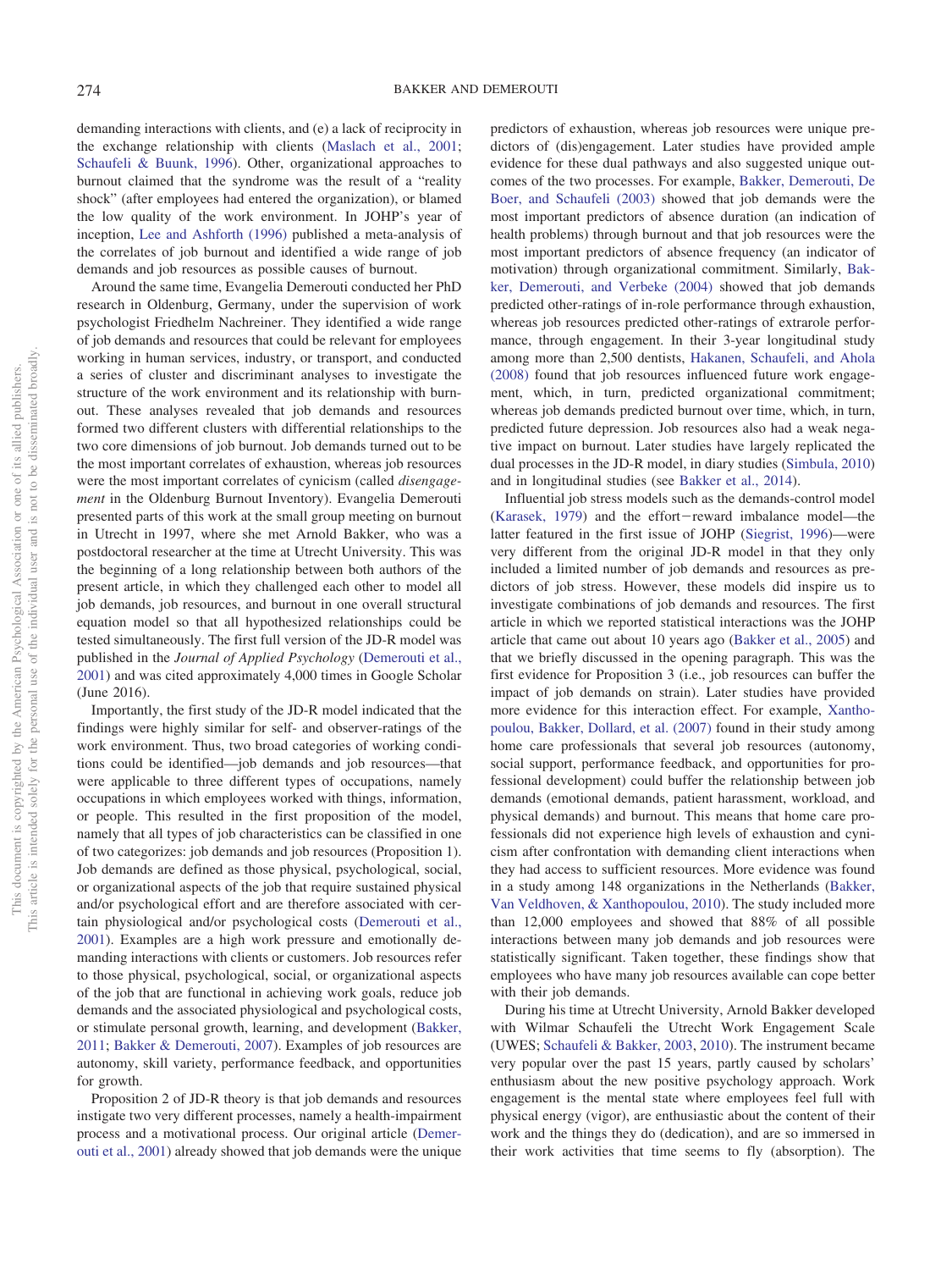UWES also offered new ways of investigating employee wellbeing and expanding JD-R theory. Instead of looking at what is wrong with employees, it was now possible to investigate under which conditions employees flourish at work.

Proposition 4 in JD-R theory is that job resources particularly influence motivation when job demands are high. This proposition is consistent with [Hobfoll's \(2001\)](#page-10-5) notion that all types of resources gain their motivating potential and become particularly useful when needed. Jobs that combine high demands with high resources are so-called active jobs (cf. [Karasek, 1979\)](#page-11-6) that challenge employees to learn new things on the job and motivate them to use new behaviors. In our research among Finnish teachers and dentists [\(Bakker, Ha](#page-9-4)[kanen, Demerouti, & Xanthopoulou, 2007;](#page-9-4) [Hakanen, Bakker, & De](#page-10-6)[merouti, 2005\)](#page-10-6), we found that job resources such as appreciation, innovativeness, and skill variety were most predictive of work engagement when job demands (e.g., pupil misbehavior, unfavorable physical working environment) were high. Thus, job resources are particularly useful and motivating when needed.

Proposition 5 is that personal resources such as optimism and self-efficacy can play a similar role as job resources. *Personal resources* refer to the beliefs people hold regarding how much control they have over their environment. Individuals who are high in optimism and self-efficacy believe that good things will happen to them, and that they are capable to handle unforeseen events. As can be seen in [Figure 1,](#page-2-0) we propose that personal resources have a direct positive effect on work engagement. In addition, personal resources are expected to buffer the undesirable impact of job demands on strain, and boost the desirable impact of (challenge) job demands on motivation. Research has provided only limited support for this proposition, which means that more research is needed to test the Job Demands  $\times$ Personal Resources interaction. For example, [Xanthopoulou, Bakker,](#page-12-1)

[and Fischbach \(2013\)](#page-12-1) showed that self-efficacy— but not optimism related positively to work engagement, particularly when emotional demands and emotional dissonance were high. In addition, they showed that emotional demands and dissonance related negatively to work engagement when self-efficacy was low. [Bakker and Sanz-](#page-9-9)[Vergel \(2013\)](#page-9-9) showed that weekly self-efficacy and optimism were positively related to flourishing when weekly hindrance job demands were low (vs. high), and that these personal resources were positively related to weekly work engagement when weekly challenge job demands were high (vs. low).

Proposition 6 in JD-R theory is that motivation has a positive impact on job performance, whereas job strain has a negative impact on job performance. Motivation helps to be goal-oriented and focused on the work tasks. In addition, engaged workers have all the energy and enthusiasm to perform well. In contrast, workers with high levels of exhaustion or health complaints do not have the energetic resources to reach their work goals. Research supports these claims. For example, [Taris \(2006\)](#page-11-10) showed in a meta-analysis that burnout is negatively related to performance. In addition, [Bakker, Van Emmerik, and Van](#page-9-10) [Riet \(2008\)](#page-9-10) showed that exhaustion negatively predicted objective performance. Regarding work engagement, [Hopstaken, van der Lin](#page-10-7)[den, Bakker, and Kompier, \(2015;](#page-10-7) [Hopstaken, van der Linden, Bak](#page-11-11)[ker, Kompier, & Leung, 2016\)](#page-11-11) showed in experimental studies that engaged individuals perform better on demanding tasks because they focus all their attention to the task, as indicated by pupil diameter data, brain activity, and self-report data. Furthermore, combining daily diary reports with objective financial data, [Xanthopoulou, Bakker,](#page-12-2) [Demerouti, and Schaufeli \(2009a\)](#page-12-2) showed that employees working in fast-food restaurants had better financial results on the days they had access to abundant job resources and were highly engaged in their job.



<span id="page-2-0"></span>Figure 1. The job demands-resources model.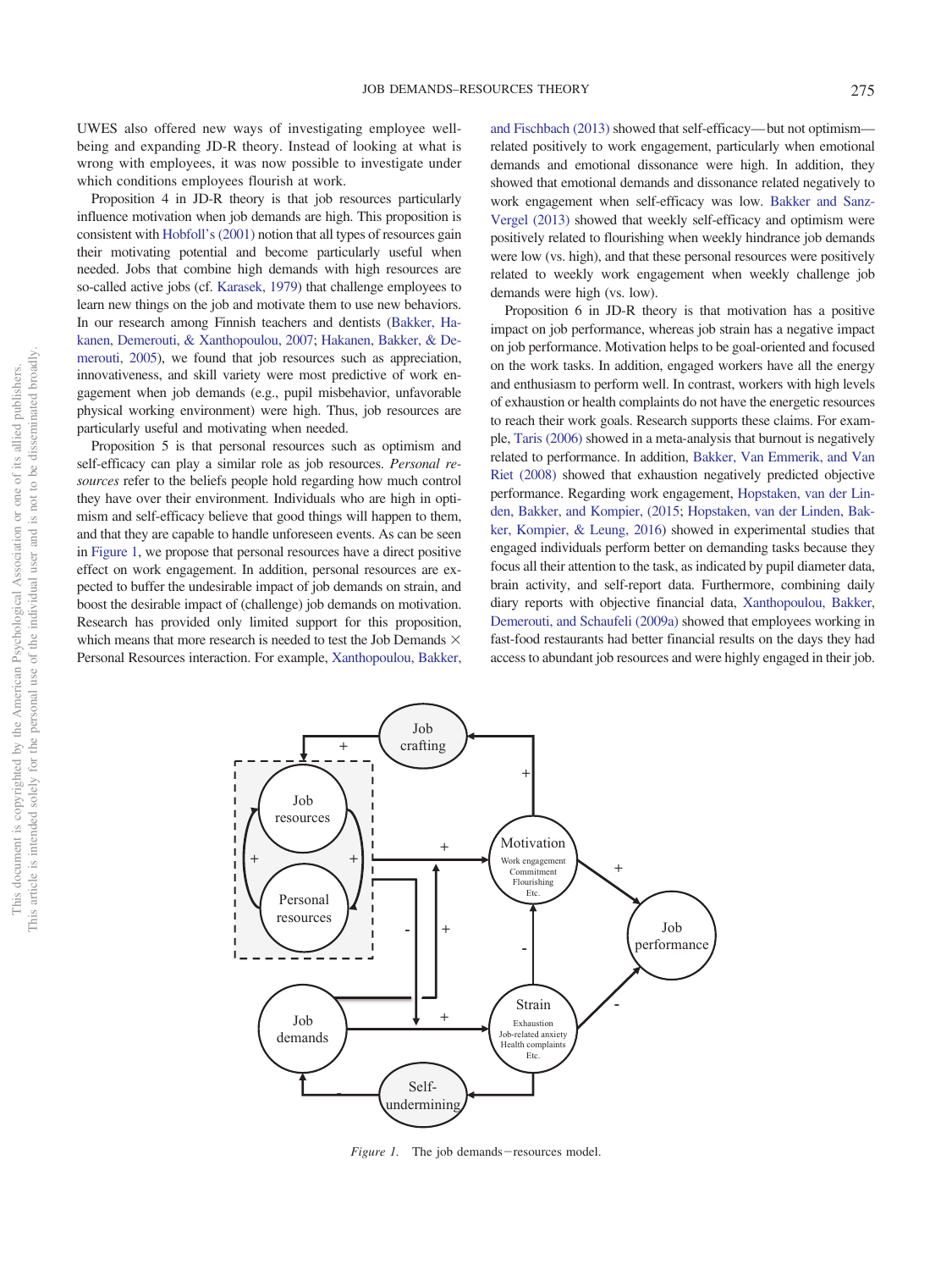## **JD-R Theory Today (2011–2016)**

Whereas the first 10 years of research with JD-R theory produced convincing evidence for the first six propositions in hundreds of studies (see [Bakker & Demerouti, 2014;](#page-9-11) [Bakker et al.,](#page-9-7) [2014\)](#page-9-7), scholars who conducted longitudinal studies started to find evidence for both causal and reversed causal effects between job demands, resources, and well-being. For example, [Hakanen, Per](#page-10-8)[honiemi, and Toppinen-Tanner \(2008\)](#page-10-8) found that task-level job resources (craftsmanship, pride in the profession, and positive feedback from the results of the work) predicted dentists' work engagement, and work engagement predicted personal initiative over a period of three years. In addition, there was evidence for reversed causal effects. Among others, personal initiative positively influenced work engagement, and work engagement had a positive impact on future job resources. Similarly, [Xanthopoulou,](#page-12-3) [Bakker, Demerouti, and Schaufeli \(2009b\)](#page-12-3) found that job resources predicted personal resources (self-efficacy, optimism, and self-esteem) and work engagement, but they also found evidence for reversed causal effects from personal resources and work engagement to job resources. These studies suggest that engaged individuals are motivated to stay engaged, and create their own resources (e.g., autonomy, feedback, support) over time. This idea is again consistent with [Hobfoll \(2001\),](#page-10-5) who argued that individuals are motivated to conserve their resources, and will try to expand these resources if possible.

#### **Job Crafting and Gain Spirals**

The original JD-R model particularly took a top-down perspective of job design in organizations, where management and the human resources department create the work environment for their employees by setting targets, describing job tasks, and providing resources. Thus, we assumed that organizations design the job demands and job resources of their employees and that employees, in turn, might flourish or experience strain after being exposed to these work environments. Our approach was similar with other job strain and motivational approaches (e.g., demands-control and effort-reward imbalance models; [Hackman and Oldham's \(1980\)](#page-10-9) job characteristics model) and assumed that employees were largely reactive. However, if people would only be reactive, there would not be such a rich variety of working conditions of individuals who hold the same jobs. Think, for example of a colleague with a similar job position who works next door, but who differs largely in terms of daily tasks and social interactions. This is because individuals are often proactive and take the personal initiative to change their status quo [\(Frese & Fay, 2001;](#page-10-10) [Griffin,](#page-10-11) [Neal, & Parker, 2007\)](#page-10-11).

Some scholars have argued that employees might proactively change their work tasks in order to make their work more meaningful. [Wrzesniewski and Dutton \(2001\)](#page-12-4) coined the term *job crafting* to refer to proactive changes employees make in their work tasks (*task crafting*), the type of relationships engaged in at work (*relationship crafting*; frequency and duration of social interaction with clients, colleagues, and providers), and in the appraisal of their work (*cognitive crafting*; referring to the subjective meaning ascribed to the work). In our own work, we have defined job crafting as the proactive changes employees make in their job demands and resources [\(Tims, Bakker, & Derks, 2012\)](#page-12-5). More specifically, we have argued and shown that employees may

proactively increase their job resources (e.g., ask for feedback and help) and challenge job demands (e.g., start a new project, learn to master a new skill), and decrease their hindrance job demands (e.g., reduce workload and bureaucracy). In this way, employees can optimize their working environment and stay motivated (bottom-up approach).

Proposition 7 in JD-R theory is that employees who are motivated by their work are likely to use job crafting behaviors, which lead to higher levels of job and personal resources and even higher levels of motivation. Research of the last 5 years has provided convincing evidence for the effectiveness of job crafting. For example, [Tims, Bakker, and Derks \(2013\)](#page-12-6) found that job crafting in the form of seeking challenges and resources predicted positive changes in the work environment, and indirectly related to increases in work engagement and job satisfaction, and decreases in burnout. [Vogt, Hakanen, Brauchli, Jenny, and Bauer \(2016\)](#page-12-7) also used a longitudinal design and found that employees who proactively built a resourceful and challenging work environment for themselves, increased their own psychological capital (hope, resilience, self-efficacy, and optimism) and work engagement. [Bak](#page-9-12)[ker, Tims, and Derks \(2012\)](#page-9-12) found that job crafting was positively related to peer-ratings of in-role performance, through work engagement (for an overview, see [Demerouti & Bakker, 2014\)](#page-10-12). Moreover, as is discussed subsequently, intervention studies have produced favorable effects in employee well-being and job performance by stimulating job crafting behaviors. Thus, engaged employees can create their own "gain spiral" of resources and work engagement through job crafting.

#### **Self-Undermining and Loss Spirals**

Similar to the reversed effects found in the motivational process, reversed causal and reciprocal effects have also been found in the health-impairment process. Job demands do not only cause strain, but employees who experience job strain also perceive and create more job demands over time [\(Zapf, Dormann, & Frese, 1996\)](#page-12-8). For example, [Demerouti, Bakker, and Bulters \(2004\)](#page-10-13) performed a longitudinal study with a sample of 335 employees and found that work pressure and exhaustion had causal and reversed causal relationships over time. Hence, not only did work pressure predict exhaustion; feeling exhausted also predicted subsequent levels of work pressure in a reciprocal relationship. Several other studies have provided evidence for such reversed causal effects. [Bakker,](#page-9-13) [Schaufeli, Sixma, Bosveld, and Van Dierendonck \(2000\)](#page-9-13) found that general practitioners who were more cynical toward their patients (cynicism) faced more patient demands 5 years later. [Demerouti, Le Blanc, Bakker, Schaufeli, and Hox \(2009\)](#page-10-14) found that staff nurses from general hospitals who were confronted with many job demands—such as workload, patient demands and physical demands—reported higher levels of burnout (exhaustion and depersonalization) 1.5 years later. In addition, nurses who experienced higher levels of burnout were confronted with more job demands over time. Consistent with these findings, [Ten Brummel](#page-12-9)[huis, Ter Hoeven, Bakker, and Peper \(2011\)](#page-12-9) found that financial consultants who scored higher on burnout reported a stronger increase in work overload, work hours, and work-home barriers over a period of 2 years.

These findings indicate that employees under stress perceive and create more job demands over time. [Bakker and Costa \(2014\)](#page-9-7)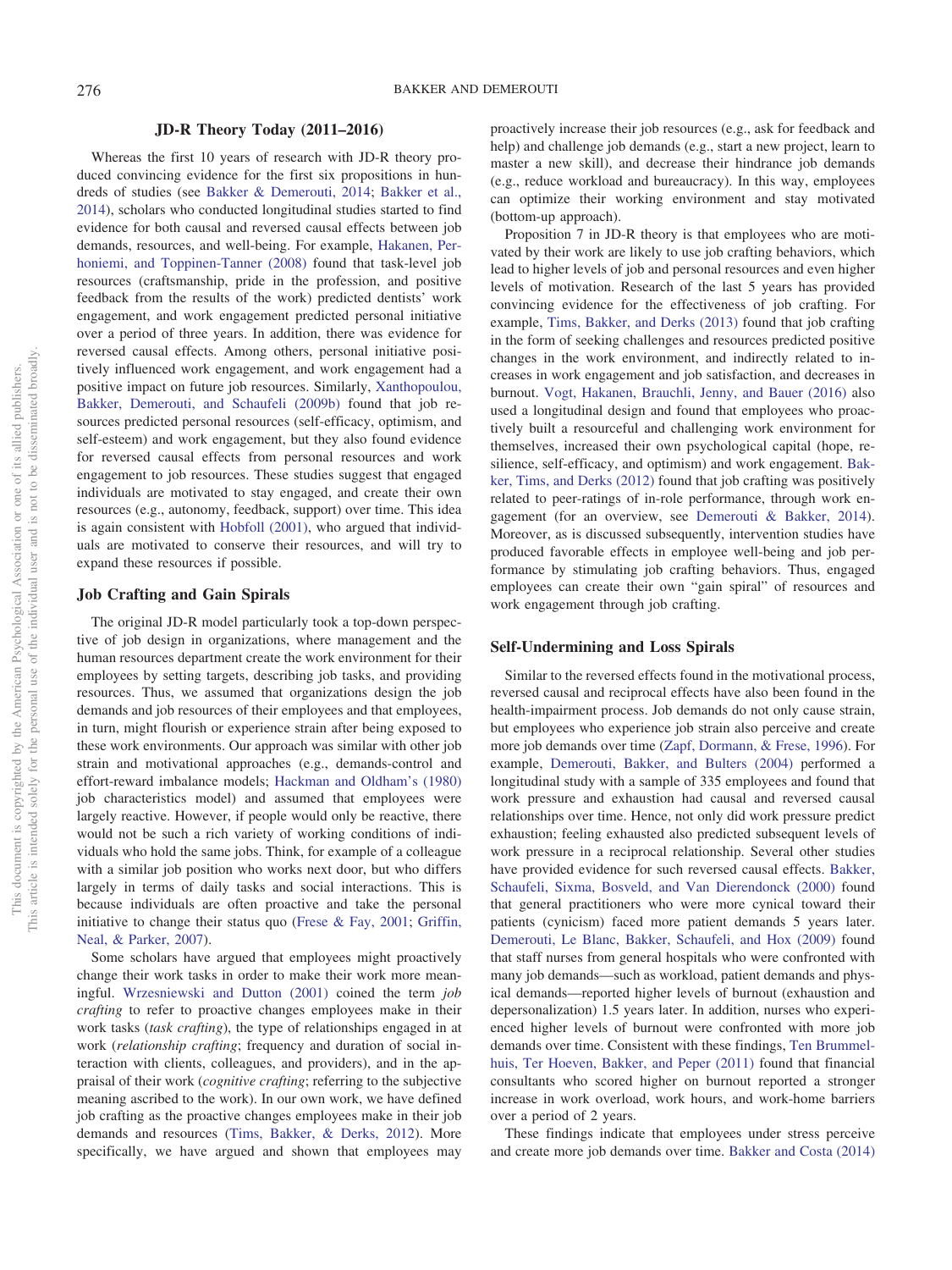proposed that this process is the result of self-undermining behavior. *Self-undermining* refers to "behavior that creates obstacles that may undermine performance" (p. 115). Bakker and Costa argue that employees who engage in self-undermining most likely experience high levels of job strain (e.g., chronic exhaustion, health complaints). Therefore, they communicate poorly, make more mistakes and create more conflicts, which add up to the already high job demands. Employees with higher levels of job strain are also less able to manage their own emotions, and more likely to encounter conflicts at work. Self-undermining is the consequence of high levels of job strain and is the fuel of a vicious cycle of high job demands and strain (see [Figure 1\)](#page-2-0).

In a series of studies, [Bakker and Wang \(2016\)](#page-9-14) showed that self-undermining was positively related with work pressure and emotional demands—implying that employees who create stress, confusion, and conflict create more job demands. Selfundermining was also positively related to exhaustion and negatively predicted supervisor-ratings of job performance. Although other research needs to confirm these findings, the research evidence and theory suggests that employees under stress may enter a loss spiral of job demands and exhaustion. Proposition 8 is therefore as follows: Employees who are strained by their work are likely to show self-undermining behaviors, which lead to higher levels of job demands, and even higher levels of job strain.

#### **Unresolved Issues**

Over the years, JD-R research and reviews have resulted in some unsettled issues that need to be addressed. In the following text, we briefly elaborate on six of these issues. These issues may be worthy of further investigation and should be considered when designing new studies.

**1. Direct links between job demands and resources.** In our research with the JD-R framework, we usually do not specify the sign of the relationship between job demands and job resources. Although both categories of working conditions covary in the work context, whether these are positively or negatively related is basically an empirical question (e.g., see [Bakker & Demerouti,](#page-9-4) [2007\)](#page-9-4) and may depend on factors like occupational sector, level of education, hierarchical level, and occupational status (employees on pay-role vs. self-employed). Employees in occupations with higher status or prestige (e.g., lawyers, professors, architects, engineers, top managers) with high responsibilities and a very high workload often also have many job resources at their disposal. This means that in these occupations, the correlation between job demands and resources will often be positive. In other, more mundane jobs, a high workload often implies that there is too little time for feedback, opportunities to grow, and skill variety, which results in limited job resources. Thus, in most cases the correlation between job demands and resources is negative. In future research, scholars may want to model the moderators of the job demandsresources relationship, and theoretically explain which type of effects can be expected. Does a high workload mean that there is too little time for the enactment or use of job resources? Does social support lead to lower objective cognitive and physical demands because the work is shared?

**2. Dual process.** JD-R theory proposes that the health impairment process (starting with job demands) is largely independent from the motivational process (starting with job resources). However, some studies have shown direct links between variables involved in both processes, which questions their independence. For example, some studies found a direct relationship between job resources and burnout (e.g., [Schaufeli & Bakker, 2004\)](#page-11-12) and between burnout and motivational outcomes. We believe that these cross-paths are largely due to suboptimal research designs. For example, cross-links are more likely in cross-sectional studies, in which common method variance is an important threat to the validity of the results. In addition, it should be noted that burnout—an often-studied mediating variable in the health-impairment process—includes a motivational component (cynicism, which is a negative attitude toward work), next to a more distinctive health or ability component (chronic exhaustion). Another possibility is that diminished health and motivation have mutual relations and eventually influence each other (see also [Leiter, 1993\)](#page-11-13).

**3. Underlying mechanisms.** According to [Schaufeli and Taris](#page-11-14) [\(2014\),](#page-11-14) the JD-R model falls short of explanatory underlying mechanisms, because it builds on other theories in order to explain why job characteristics influence employee well-being and organizational outcomes (p. 55). We believe that it is common scientific practice to build on each other's theories. Many models and theories have influenced JD-R theory, including early burnout models [\(Leiter, 1993\)](#page-11-13), stress models [\(Selye, 1976\)](#page-11-15), the demandscontrol model [\(Karasek, 1979\)](#page-11-6), job characteristics theory [\(Hack](#page-10-9)[man & Oldham, 1980\)](#page-10-9), and conservation of resources theory [\(Hobfoll, 2001\)](#page-10-5). In terms of underlying mechanisms, [Hackman](#page-10-9) [and Oldham \(1980\)](#page-10-9) have proposed that psychological states such as experienced meaningfulness of the work, experienced responsibility for the outcomes of work, and knowledge of actual results are critical mediators in the relationship between job resources on the one hand, and motivational and performance outcomes on the other. Self-determination theory proposes that the satisfaction of basic psychological needs for relatedness, competence, and autonomy explains why job resources are translated into work engagement (e.g., [Van den Broeck, Vansteenkiste, De Witte, & Lens,](#page-12-10) [2008\)](#page-12-10). A recent study suggests that obsessive and harmonious passion also partly explain why job demands and resources are related to job strain and motivation, respectively [\(Trépanier, Fer](#page-12-11)[net, Austin, Forest, & Vallerand, 2014\)](#page-12-11). Future research may further explore the psychological and physiological processes involved in the health impairment and motivational processes in JD-R theory. Where other theories can inform us regarding those processes, we should build on them, because it is in this way that we can create new knowledge.

**4. Two types of job demands.** In JD-R theory, job demands are defined as aspects of work that require effort and therefore are associated with physical and psychological costs. Job demands are proposed to play a crucial role in the health-impairment process but not in the motivational process. However, some authors have argued that job demands may also play a motivational role. [LeP](#page-11-16)[ine, Podsakoff, and LePine \(2005\)](#page-11-16) distinguish between hindrance and challenge job demands. *Hindrance job demands* are defined as job demands or work circumstances that involve excessive or undesirable constraints that interfere with or inhibit an individual's ability to achieve valued goals [\(Cavanaugh, Boswell, Roehling, &](#page-10-15) [Boudreau, 2000\)](#page-10-15). Examples of hindrance job demands are role conflict, role overload, and role ambiguity. In contrast, challenge job demands are defined as demands that cost effort but that potentially promote personal growth and achievement of the em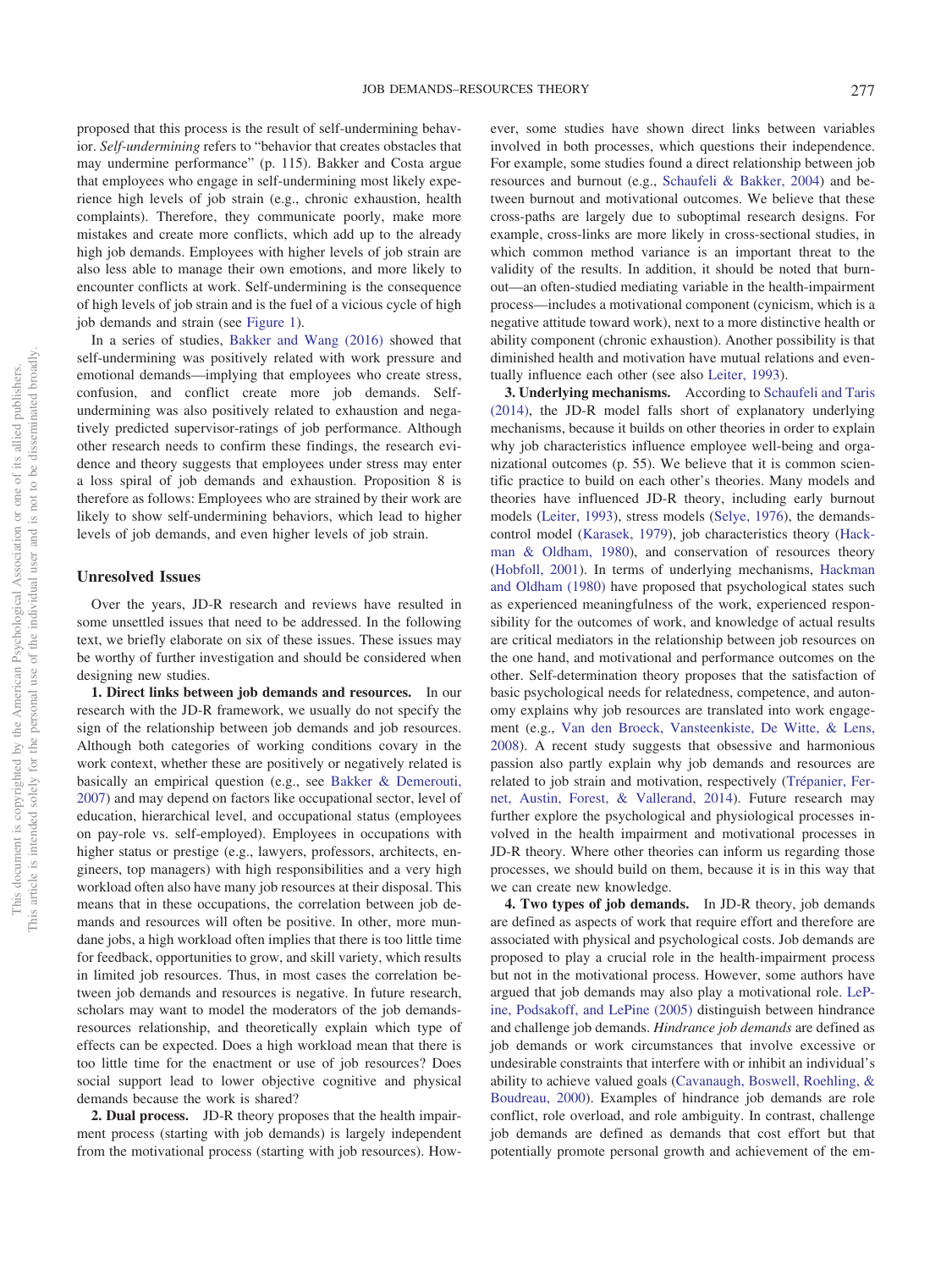ployee [\(Podsakoff, LePine, & LePine, 2007\)](#page-11-17). Examples of challenge stressors are high levels of workload, time pressure, and responsibility [\(McCauley, Ruderman, Ohlott, & Morrow, 1994\)](#page-11-18). These demands have the potential to be seen as rewarding work experiences well worth the discomfort involved, and are therefore considered as "good" stressors. However, research has shown that challenge demands may be experienced as hindrance demands (and vice versa) depending on the context. For instance, [Bakker](#page-9-9) [and Sanz-Vergel \(2013\)](#page-9-9) found that nurses experienced work pressure as a hindrance demand rather than as a challenge job demand. Moreover, some scholars have found that demands are sometimes appraised as both challenging and hindering (e.g., [Searle & Auton,](#page-11-19) [2015;](#page-11-19) [Webster, Beehr, & Love, 2011\)](#page-12-12). New research may try to uncover the conditions under which job demands act as hindrances versus challenges.

**5. Flexibility.** The JD-R theory is a heuristic and flexible model. However, this flexibility could be also the Achilles' heel of the model, as this comes at the cost of specificity and the quality of its predictions. For instance, it may create ambiguity whether a specific job characteristic represents a demand or a resource, or whether an outcome is of a health-related or motivational nature. For instance, does the high level of responsibility for the outcomes of one's work represent a job demand or a job resource? Is satisfaction with working times a motivational or a health-related outcome? Perhaps the answer to these questions depends on the work context as responsibility for a teacher may have the function of a resource (learning of the children), whereas for a bus driver responsibility may act as a demand (safety of passengers). Although the essence of job demands is that they consume energy because they have to be fulfilled, job resources initiate motivation (i.e., the voluntary initiation of action to achieve goals) and buffer the effects of job demands on outcomes. This further means that the absence or presence of a job demand, like shift work, is not motivating as the individual has no other choice than to deal with it. Moreover, the absence of a job resource like autonomy does not represent a demand. Rather it means that the voluntary initiation of action to achieve goals is not facilitated by decision latitude. Therefore, it is essential to have a clear idea on what the function/ role of each job characteristic is when applying the JD-R model.

**6. Levels, levels, levels.** In applied research in organizations, job demands and resources are usually assessed at the individual level. Yet, most organizations are interested in the levels of demands, resources, and well-being of whole teams or departments. For example, [Jong and Ford \(2016\)](#page-11-20) used aggregated job demands and resources scores in a JD-R study involving almost 300,000 employees nested in 38 U.S. government agencies. Can individual scores on job demands and resources be aggregated to those higher levels? For one thing, what is needed to reliably interpret group scores on job demands and resources is consensus. If the average of a department is the result of two extreme subgroups in that department, the scores may not tell the whole story. Future applications of the JD-R theory should take the multilevel nature of data into consideration, and also investigate team job demands and resources, that is, perceptions of job characteristics at the team or departmental level. Only if there is sufficient consensus between the team members, scores can be taken as reflecting the common view of the quality of the job demands and resources.

#### **The Future of JD-R Theory**

What is the future of JD-R theory? Over the past 15 years, JD-R theory has grown from a relatively simple model outlining two unique processes to a theory including specific propositions regarding interactions between job demands and resources, selfstarting employee behaviors, and outcomes. In this paragraph, we discuss promising avenues for future research and theoretical innovations.

## **Interactions Within JD-R Theory**

Up to now, several studies have focused on possible combinations of job demands and job resources and reported statistical interactions (e.g., [Bakker et al., 2005,](#page-9-0) [2007;](#page-9-4) [Hakanen et al., 2005;](#page-10-6) [Xanthopoulou, Bakker, Dollard, et al., 2007\)](#page-12-0). However, as each job demand does not occur in isolation from all other job demands, it is conceivable that the effects of job demands accumulate and interact with each other (i.e., Job Demand  $\times$  Job Demand). [Van](#page-12-13) [Woerkom, Bakker, and Nishii \(2016\)](#page-12-13) found that workload strengthens the positive relationship between emotional job demands and sickness absenteeism, indicating that emotional demands are more detrimental under conditions of high workload. This may occur because of loss spirals, as high demands regarding one specific aspect of the job may lead to losses of one's finite personal energetic resources [\(Ten Brummelhuis & Bakker, 2012\)](#page-12-14), resulting in a weakening of resource reserves for confronting other job demands. Consistent with this idea, scholars have found that job demands act as challenges when other demands are kept low [\(Kemery, 2006;](#page-11-21) [Wincent & Örtqvist, 2011\)](#page-12-15).

On the positive side, [Habe and Tement \(2016\)](#page-10-16) found that skill variety was positively related to absorption at work (one of the dimensions of work engagement), and this relationship was stronger under the condition of high autonomy. Next to a positive spiral, this may indicate that job resources, like autonomy and skill variety, are valued in their own right but both add to the motivational potential of a job [\(Hackman & Oldham, 1980\)](#page-10-9). This is similar to [Karanika-Murray, Antoniou, Michaelides, and Cox's](#page-11-22) [\(2009\)](#page-11-22) suggestion to consider the multivariate impact of job characteristics on work-related health, as this may potentially convey a more accurate view of effects than one that looks at variables in isolation (synergistic or inhibitory effects; [Warr, 1994\)](#page-12-16). This necessitates a shift beyond the tendency to focus on one-cause-oneeffect relationships to examining combinations of predictors [\(Kahn](#page-11-23) [& Byosiere, 1992\)](#page-11-23).

Furthermore, JD-R studies have consistently shown that employees show the best job performance in work environments that combine challenge job demands with job resources because such environments facilitate their work engagement [\(Bakker et al.,](#page-9-4) [2007;](#page-9-4) [Demerouti & Cropanzano, 2010\)](#page-10-17). However, most studies examining interactions within the JD-R model specify the most favorable constellation of working conditions at a certain point in time (within time). We still miss evidence on whether the same constellation of working conditions will have favorable effects on employee well-being and outcomes over time. It is conceivable that even when many job resources are available, working under highly demanding conditions is not only engaging, but also exhausting in the long run.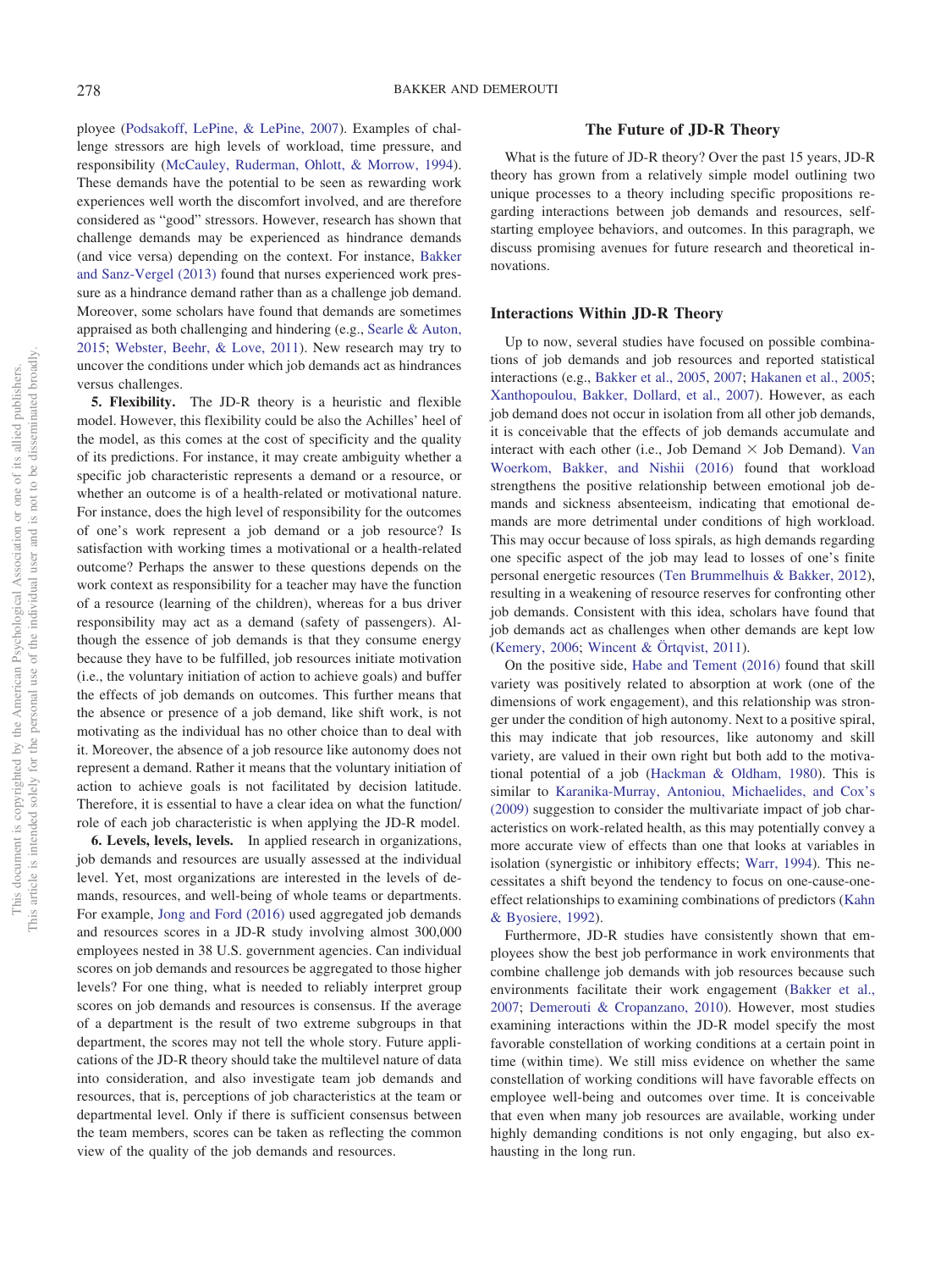## **Rigorous Tests of Causality**

Although there are already several JD-R studies showing longitudinal relations between the components of the theory, longitudinal relations do not necessarily imply causation, as both the hypothetical predictor and outcome may be influenced by a third variable or confounder [\(MacKinnon & Pirlott, 2015\)](#page-11-24). A more rigorous test of causality requires manipulation of the hypothetical causes, and the test whether this manipulation generated the expected effects—in contrast with a control group where no manipulation occurred. Although this is not always easy to realize in field studies, researchers should invest more effort in experimentally manipulating job characteristics to see whether such modifications have the predicted effects. Using a quasi-experimental job redesign intervention in a call center, [Holman and Axtell \(2016\)](#page-10-18) showed that job redesign affected a broad range of employee outcomes (i.e., employee well-being, psychological contract fulfillment, and supervisor-rated job performance) through changes in two job characteristics (i.e., job control and feedback). In this way, they confirmed the causal effects of resources on employee outcomes.

Focusing specifically on the role of proactive employee behavior in JD-R theory, [Dubbelt \(2016\)](#page-10-19) showed that a job crafting intervention (vs. control group) influenced work engagement through the job crafting behavior of seeking job resources. Similarly, in a series of interventions, [Van Wingerden, Bakker, and](#page-12-17) [Derks \(2016,](#page-12-17) [in press\)](#page-12-18) showed that teachers who were trained to craft their jobs (vs. control groups) started to increase their structural job resources (e.g., asked for autonomy, created more opportunities to learn). These proactive behaviors lead to an optimized work environment, and higher levels of work engagement and performance. Future research may investigate whether the combination of top-down and bottom-up approaches is most fruitful in fostering employee work engagement and organizational performance (see also, [Bakker, in press\)](#page-9-15).

## **Personal Demands**

Next to personal resources, JD-R theory can be expanded to include personal demands. *Personal demands* have been defined as "the requirements that individuals set for their own performance and behavior that force them to invest effort in their work and are therefore associated with physical and psychological costs" [\(Bar](#page-9-16)[bier, Hansez, Chmiel, & Demerouti, 2013,](#page-9-16) p. 751). [Lorente Prieto,](#page-11-25) [Salanova Soria, Martínez Martínez, and Schaufeli \(2008,](#page-11-25) p. 359) suggested that "personality traits like perfectionism and emotional instability, as well as goal setting and levels of expectations, could be relevant personal demands to be studied in future research on this intriguing topic." Perhaps the personal demand that is most often studied in the context of JD-R theory is workaholism. [Schaufeli, Bakker, Van der Heijden, and Prins \(2009\)](#page-11-26) found that workaholism acts as an individual risk factor that contributes, independently from the job context, to burnout and well-being (happiness, health, and job satisfaction). [Guglielmi, Simbula,](#page-10-20) [Schaufeli, and Depolo, \(2012\)](#page-10-20) found that workaholism was related to higher job demands and consequently to more burnout. In contrast, [Barbier et al. \(2013\)](#page-9-16) focused on performance expectations, which represent expectations employees have regarding their own performance. They found that an increase in performance expectations over time predicts higher levels of future work engagement. This relationship was found on top of the effects of job and personal resources on work engagement. Performance expectations acted as a kind of internal challenge demand that triggered employees to increase effort at work in order to meet those expectations. Thus, depending on the nature of the personal demand, personal demands may be involved in the healthimpairment process (like workaholism) or in the motivational process (like performance expectations) proposed by JD-R theory.

#### **Objective Measures**

Most JD-R studies have used self-reported job demands and resources as well as self-reported outcomes. The problem with such measures is that the same person (the focal employee) provides all information and that, therefore, statistical relationships between constructs may be inflated as a result of common source bias. We suggest that future studies will have more impact, also in other research fields (e.g., HR, economics), if scholars start integrating more objective indicators of the prevailing job demands and resources, and of the possible employee and organizational outcomes. The first study on the JD-R theory [\(Demerouti et al.,](#page-10-0) [2001\)](#page-10-0) used observer-ratings of job demands and job resources and found that observer-ratings are moderately high and positively related to self-ratings, and that JD-R observer-ratings were significantly related to group-level burnout. No further systematic evaluation of job demands and particularly resources has been published after this study.

However, there are several examples of studies that have used objective indicators to capture mainly job demands. For instance, [Qin, Hom, Xu, and Ju \(2014\)](#page-11-27) examined whether the geographical distance between employees' workplace and home village, representing a proxy for a wide range of migration demands and resources, was related to higher turnover intentions for rural migrants. Another example is the study by [Wingo, Halvorsen, Beck](#page-12-19)[man, Johnson, and Reed \(2016\)](#page-12-19) among attending physicians, who examined whether workload measures (including hospital service census, patient length of stay, daily admissions, and daily discharges) were related to patient outcomes (like intensive care unit transfers, cardiopulmonary resuscitation/rapid response team calls, and patient deaths).

Other studies have focused on objective indicators of well-being and their link with work engagement. For example, [Seppälä et al.](#page-11-28) [\(2012\)](#page-11-28) found that work engagement was associated with healthy, adaptable cardiac autonomic activity, particularly increased parasympathetic activity. [Hopstaken et al. \(2015\)](#page-10-7) reported that task engagement is related to pupil diameter, and [Melamed, Shirom,](#page-11-29) [Toker, and Shapira \(2006\)](#page-11-29) found that job burnout is negatively related to physical health indicators. Other parts of JD-R theory have been measured with peer-ratings, including peer-ratings of personal resources [\(Demerouti, Van Eeuwijk, Snelder, & Wild,](#page-10-21) [2011\)](#page-10-21) and peer-ratings of job crafting behaviors [\(Peeters, Arts, &](#page-11-30) [Demerouti, in press;](#page-11-30) [Tims et al., 2012\)](#page-12-5). Taken together, the research evidence suggests that affective outcomes of job demands and resources might be related to profiles of functioning in several biological systems and may thereby be relevant for the risk of development of physical illness. The challenge of future research is to examine not only the relationship between affective outcomes of the JD-R model and physical indicators but also to integrate the role of job demands and resources over time in such processes.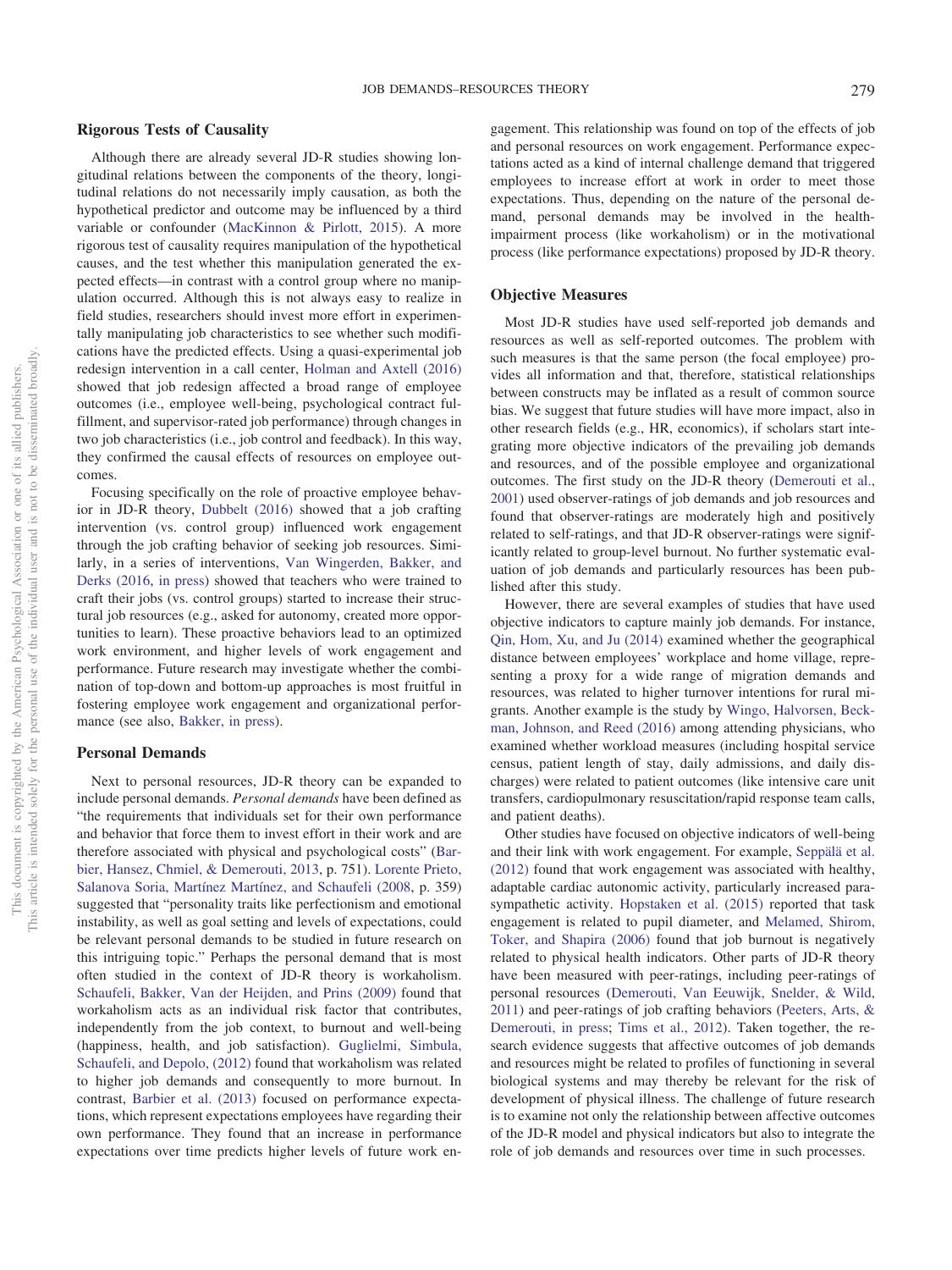#### **Leadership**

Leaders may also influence the working environment of their employees and in this way indirectly influence employee wellbeing and job performance. In a series of studies, [Breevaart and](#page-9-17) [her colleagues \(2014;](#page-9-17) [Breevaart, Bakker, Demerouti, & Derks,](#page-10-22) [2016\)](#page-10-22) investigated the role of transformational leadership behaviors—including inspirational motivation, individual consideration, and intellectual stimulation. In one interesting study, [Breevaart et](#page-10-23) [al. \(2014\)](#page-10-23) followed Norwegian naval cadets over the course of 34 days. As part of their leadership training, the cadets traveled from Northern Europe to North America by sail ship. We were interested in the daily impact of transformational leadership on follower work engagement. The results showed that transformational leaders had a positive influence on their followers' daily work engagement because these leaders created abundant job resources for followers (daily social support and autonomy). Followers could use these resources to deal with the daily job challenges (e.g., hurricanes, complex exercises at sea).

Studies in more conventional (blue and white collar) organizations have confirmed that transformational leadership is related to work engagement through increased job resources. In a follow-up study, [Breevaart, Bakker, Demerouti, Sleebos, and Maduro \(2014\)](#page-10-23) found that followers reported more job resources (autonomy, feedback, opportunities for growth) when their leader showed more transformational leadership behaviors, and these resources contributed to followers' engagement and job performance. Expanding these findings, [Fernet, Trépanier, Austin, Gagné, and Forest \(2015\)](#page-10-24) showed that transformational leadership results in fewer job demands (cognitive, emotional and physical demands) and more job resources (e.g., participation in decision-making, job recognition and quality of relationships), and indirectly contributes to more positive work attitudes and better job performance. Future studies may investigate the impact of various other types of leadership behaviors on job demands, resources, and employee well-being, including servant leadership, empowering leadership, transactional leadership, and ambidextrous leadership. It seems particularly interesting to investigate how leadership behaviors change from day to day, and how changes in these behaviors affect employee work engagement and job performance, through their impact on daily job demands and resources.

#### **Employee Behaviors and Strategies**

We have recently integrated employee behaviors in JD-R theory and have shown how employees may modify their job demands and resources through job crafting and self-undermining. However, there are other possible ways individual strategies may influence the processes suggested by JD-R theory. Individual strategies represent methods or plans that people choose to achieve a goal or solve a problem, which generally involve some planning or marshaling of resources for their most efficient and effective use [\(Demerouti, 2015\)](#page-10-25). Insight into individual strategies may uncover what individuals do to alter job characteristics or the impact of job characteristics on their own well-being. Such strategies can be effective or noneffective and their effectiveness may depend on the situations in which the strategies are used. [Demerouti \(2015\)](#page-10-25) suggests that coping, recovery from work-related effort, as well as selection, optimization, and compensation are all strategies to deal with diminishing resources. Flexibility in use of coping strategies is adaptive rather than maladaptive. That is, problem-focused coping seems adaptive in controllable situations, whereas coping oriented to avoidance is adaptive in situations that are difficult to control [\(Aluja Fabregat, Blanch Plana, & Biscarri Gassió, 2003;](#page-9-18) [Demerouti, 2015\)](#page-10-25). Although selection has been suggested to be an effective strategy to deal with diminishing resources (that come with aging), [Demerouti, Bakker, and Leiter \(2014\)](#page-10-26) found that it was not effective to keep performance levels high when exhaustion was high. Also, recovery has generally been found to help replenishing energy resources, but the relaxation strategy seems less effective than the psychological detachment strategy [\(Demerouti,](#page-10-27) [Bakker, Geurts, & Taris, 2009\)](#page-10-27). Other possible strategies that may be relevant for JD-R theory are strength use [\(Van Woerkom,](#page-12-20) [Oerlemans, & Bakker, 2016\)](#page-12-20) and mobilizing ego resources [\(Op](#page-11-31) [den Kamp, Tims, Bakker, & Demerouti, 2016\)](#page-11-31). Integrating individual strategies into JD-R theory has both theoretical and practical implications and may uncover which behaviors help individuals to function well in a specific work context. These behaviors can then be stimulated or trained (see also, [Bakker, in press\)](#page-9-15).

#### **Microprocesses in the JD-R Theory**

[Daniels \(2006\)](#page-10-28) was among the first to propose that generalized perceptions of job characteristics (of how a job usually is) should be distinguished from so-called enacted job characteristics, which comprise more dynamic job characteristics that can vary across work situations. A dynamic approach to job characteristics echoes other episodic approaches to work and affect (e.g., [Oerlemans &](#page-11-32) [Bakker, 2013;](#page-11-32) [Weiss & Cropanzano, 1996\)](#page-12-21), where the interpretations of specific events as they happen cause important changes in affective experiences. Not surprisingly, job demands and resources and related well-being have been found to fluctuate from day to day [\(Bakker, 2014;](#page-9-19) [Ilies, Aw, & Pluut, 2015\)](#page-11-33). Moreover, [Beal and](#page-9-20) [Weiss \(2013\),](#page-9-20) suggest that our (work) life experience consists of coherent segments (performance episodes) that are organized around goals. The most critical elements of these episodes are deeply encoded in memory and form our daily experience as it relates to performance at work. Therefore, to grasp the experience of work and understand the interplay between work events/situations/characteristics and experiences/well-being/motivation, we need to focus on work occasions, performance episodes, and discrete behaviors. Critical for effective functioning at work is whether employees can invest the right (cognitive) resources in the task, whether they are able and motivated to keep their attention to the task, and affective experiences during task execution. Combining JD-R theory with the situational specificity of performance episodes may result in better predictions and fruitful insights regarding the specific conditions (constellations of job demands and job resources) that trigger positive affective experiences and facilitate effective performances.

#### **Multilevel Perspective**

Integrating multilevel constructs in research can help to capture the complexity of organizational phenomena and develop more sophisticated theoretical models. Although the vast majority of research on the JD-R model has been conducted at the individual level, there are some attempts to investigate or integrate other levels of analysis. The first study on the JD-R model [\(Demerouti](#page-10-0)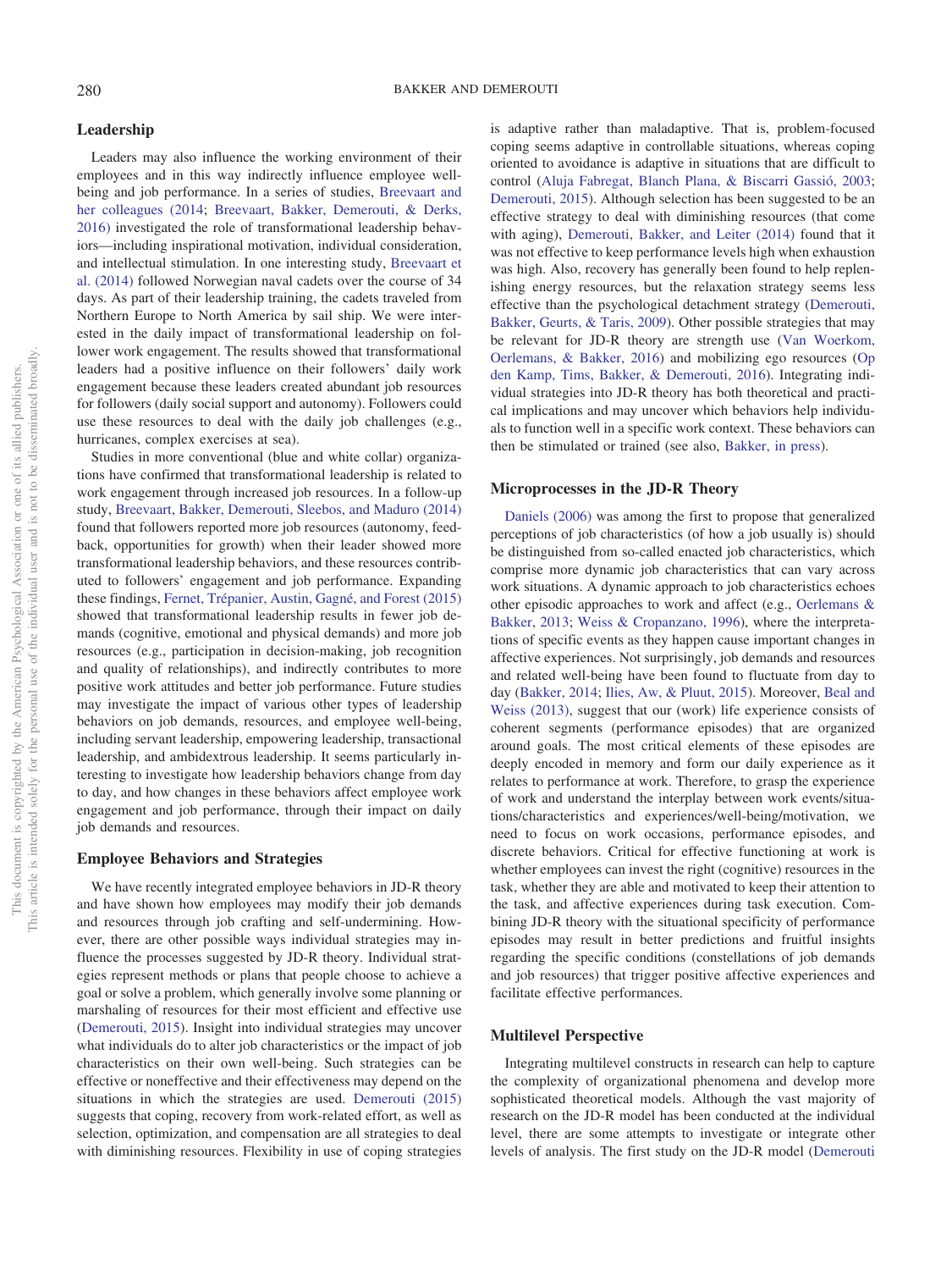[et al., 2001\)](#page-10-0) tested the assumptions of the model on the individual level using self-report data and on the job level using observerratings for job demands and resources and averaged scores (at the group level) for burnout and found similar relationships for both the individual and the group level. Moreover, individual scores on job demands and resources as well as their outcomes have been used to predict team-level outcomes like team sales performance [\(Bakker et al., 2008\)](#page-9-10), and daily team-level financial results [\(Xan](#page-12-22)[thopoulou, Bakker, Demerouti, & Schaufeli, 2007\)](#page-12-22). Further, [Bak](#page-9-21)[ker, Van Emmerik, and Euwema \(2006\)](#page-9-21) examined the impact of team-related job demands and resources on individual well-being. [Dollard and Bakker \(2010\)](#page-10-29) showed how a higher, organizational level construct—workplace psychosocial safety climate— explained the origins of job demands and resources, worker psychological health, and employee engagement as lower level constructs. Finally, quantitative diary research has shown that working conditions and reactions to them may vary from day to day [\(Butler,](#page-10-30) [Grzywacz, Bass, & Linney, 2005;](#page-10-30) [Simbula, 2010\)](#page-11-5) and that such variations may explain why employees who are engaged in their jobs sometimes have "off-days" or why employees who are usually exhausted feel satisfied on certain days. [Simbula \(2010\)](#page-11-5) confirmed that the assumptions of JD-R theory hold also on the day level.

We applaud such attempts and encourage researchers to integrate multiple levels in their research using JD-R theory. This can be achieved not only by integrating in the model predictors or outcomes from another level, but also by testing whether constructs maintain their meaning across levels of analysis (i.e., isomorphic variables). In addition, and similar to the suggestions of [Bakker \(2015\),](#page-9-22) multilevel models may differentiate between state and trait variables, integrate personality in the model, and outline how trait and state variables interact. From a theoretical point of view, multilevel constructs result in a better understanding of psychological phenomena unfolding within organizations. From a practical point of view, knowledge gathered by following a multilevel approach can help guide the development of more effective interventions.

#### **Practical Applications of JD-R Theory**

Over the years, JD-R theory has been applied in practice in many different forms, and it also stimulated several interventions. In this paragraph, we discuss some of the applications that we developed ourselves, and some applications we are aware of. As scholars we are often not aware of the practical versions of our theory, and applications may also take relatively simple forms, such as workshops and master classes to educate employees and managers about job demands and resources, and to identify the most important ones in their organizations. Such meetings can also be used to brainstorm about ways to redesign job demands and increase job resources.

#### **JD-R Monitor**

One popular application of JD-R theory is the JD-R monitor. This instrument includes an electronic questionnaire provided to employees on their smartphone, tablet, and/or computer. Employees fill out a series of questions assessing various job demands and resources, well-being, and behaviors/performance. After filling out the last question of the questionnaire, participants receive immediate online and personalized feedback on their smartphone, tablet or computer about their most important job demands and resources as well as their level of well-being and other outcomes. The feedback includes histograms of the specific demands and resources included in the questionnaire, in which the participant's scores are compared with those of a benchmark (comparison group). The JD-R monitor is always tailored to the organization where participants work. The feedback mode is interactive and employees can use it to discuss with their supervisor possible changes in their job or to ask for help in case of diminished well-being.

## **Organizational Assessment**

Most organizations interested in employee well-being also want to know the level of job demands and resources in their organization. In an organizational assessment, crucial job demands and job resources are measured at the individual level, but overall firm's scores are compared with national and/or sector benchmarks. In addition, an organizational report includes the mean scores on job demands, resources, well-being, and performance for the different teams, departments, and/or locations. In organizational assessments, anonymity and confidentiality is guaranteed, and scores of groups smaller than 10 persons are usually not provided. Managers and leaders can use group profiles of job demands and resources to find out what the most important targets are for interventions in case of groups/departments with problems in performance, absence behavior or other indicators. Such interventions are usually designed in a dialogue between managers and employees, who brainstorm in workshops about possible solutions for suboptimal work environments. Interventions may take many other forms too. For example, [Taris et al. \(2003\)](#page-11-34) evaluated the effectiveness of JD-R interventions in more than 100 Dutch domiciliary care agencies with more than 100 employees. The participating organizations mentioned several specific interventions—including the hiring of new personnel to decrease workload, task restructuring, employee participation in the planning of tasks and shifts, increased budgets for education and training, and the implementation of a job mobility program. Their results showed that employees in organizations that optimized job demands and job resources over a period of 2.5 years reported increased well-being after the interventions.

#### **Other JD-R Applications**

Over the years, many different applications have been developed, including serious games, job crafting interventions, and personal resources interventions. The serious game is an interactive instrument in which leaders or managers are instructed to supervise a group of employees working in a restaurant. Leaders may increase workload and performance, but learn that a high workload also coincides with more stress and absenteeism (which costs money). Further, leaders who play the game learn that resources can buffer the stressful impact of job demands. By playing the game, participants learn how the various components of the JD-R model dynamically unfold over time, as a function of the managerial actions. Further, we have described possible job crafting interventions elsewhere [\(Bakker, 2015;](#page-9-22) [Demerouti & Bak-](#page-10-12)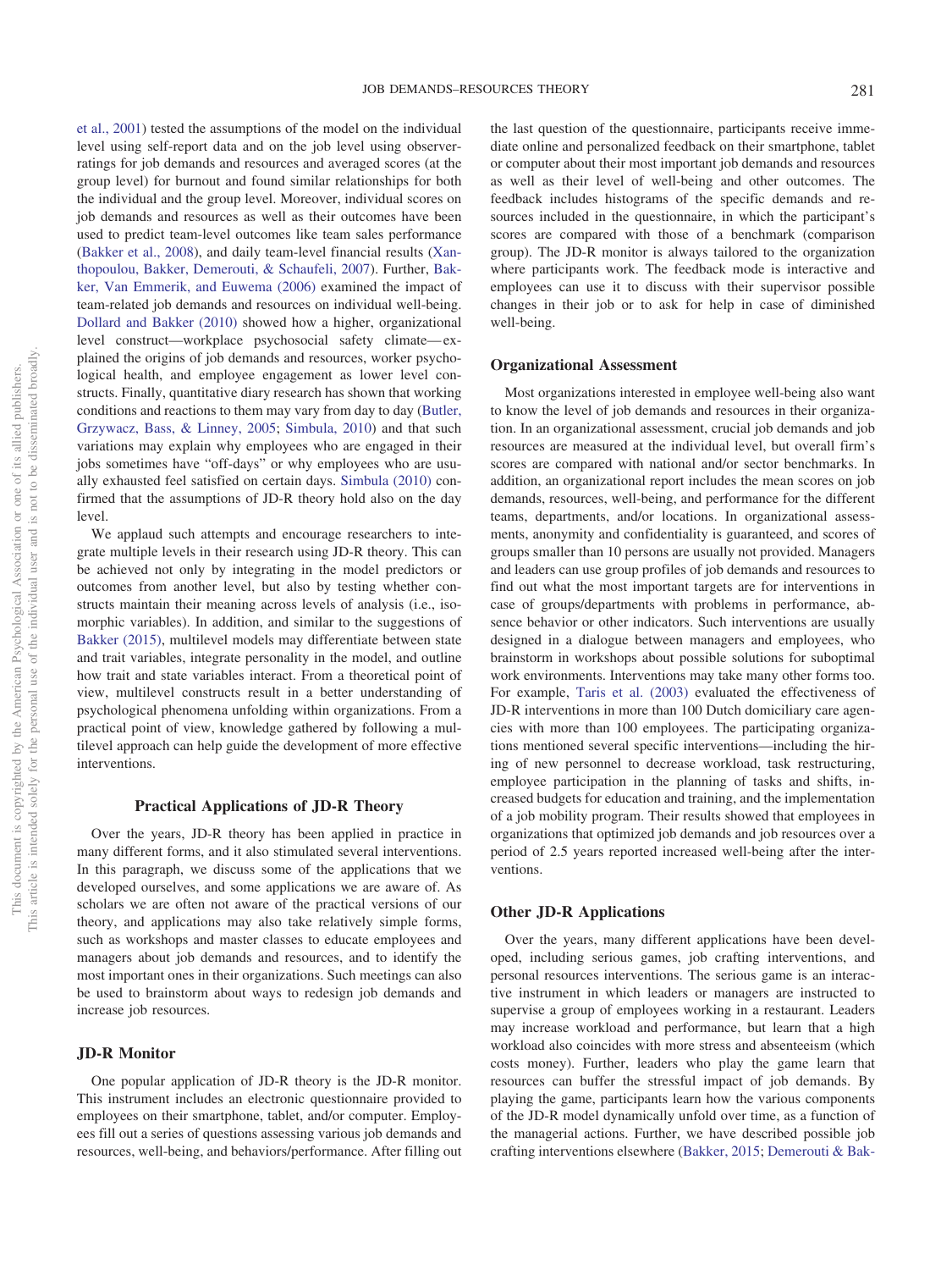[ker, 2014\)](#page-10-12). The central procedure in these interventions is that participants follow a training/workshop and learn about job demands, resources, and possible ways to modify these (i.e., job crafting). The 1-day or half-day training results in a personal crafting plan for each participant, in which he or she specifies the job crafting goals (e.g., increasing specific job resources or job challenges). Job crafting strategies are then implemented during several weeks. Recent studies have shown that these job crafting interventions can be effective [\(Gordon et al., 2016;](#page-10-31) [Van den](#page-12-23) [Heuvel, Demerouti, & Peeters, 2015;](#page-12-23) [Van Wingerden et al., 2016,](#page-12-17) [in press\)](#page-12-18).

#### **Conclusion**

Since its inception, JD-R theory has inspired hundreds of studies. Our article in the 2005 issue of JOHP [\(Bakker et al., 2005\)](#page-9-0) became one of the most downloaded articles of the journal. This article provided the first evidence for the buffering role of various job resources on the relationship between job demands and burnout. In the present article, we looked back on the first years of the JD-R model, and discussed how the model matured into JD-R theory. The model has been expanded by including the role of the individual in modifying the impact of job demands and resources on motivation and energy, in the form of personal resources, job crafting, and self-undermining. We suggested several contingency factors that may be used to improve the prediction of employee well-being and behaviors using JD-R theory (e.g., multiple levels of analysis, performance episodes). We also discussed some practical applications that have been developed on the basis of theory. We hope that JD-R theory will continue to inspire researchers and organizations that aim to increase employee well-being and effective organizational functioning.

## **References**

- <span id="page-9-18"></span>Aluja Fabregat, A., Blanch Plana, A., & Biscarri Gassió, J. (2003). Burnout syndrome and coping strategies: A structural relations model. *Psychology in Spain, 7,* 46 –55.
- <span id="page-9-3"></span>Bakker, A. B. (2011). An evidence-based model of work engagement. *Current Directions in Psychological Science, 20,* 265–269. [http://dx.doi](http://dx.doi.org/10.1177/0963721411414534) [.org/10.1177/0963721411414534](http://dx.doi.org/10.1177/0963721411414534)
- <span id="page-9-19"></span>Bakker, A. B. (2014). Daily fluctuations in work engagement: An overview and current directions. *European Psychologist, 19,* 227–236. [http://dx](http://dx.doi.org/10.1027/1016-9040/a000160) [.doi.org/10.1027/1016-9040/a000160](http://dx.doi.org/10.1027/1016-9040/a000160)
- <span id="page-9-22"></span>Bakker, A. B. (2015). Towards a multilevel approach of employee wellbeing. *European Journal of Work and Organizational Psychology, 24,* 839 – 843. <http://dx.doi.org/10.1080/1359432X.2015.1071423>
- <span id="page-9-15"></span>Bakker, A. B. (in press). Strategic and proactive approaches to work engagement. *Organizational Dynamics*.
- <span id="page-9-7"></span>Bakker, A. B., & Costa, P. (2014). Chronic job burnout and daily functioning: A theoretical analysis. *Burnout Research, 1,* 112–119. [http://dx](http://dx.doi.org/10.1016/j.burn.2014.04.003) [.doi.org/10.1016/j.burn.2014.04.003](http://dx.doi.org/10.1016/j.burn.2014.04.003)
- <span id="page-9-4"></span>Bakker, A. B., & Demerouti, E. (2007). The job demands–resources model: State of the art. *Journal of Managerial Psychology, 22,* 309 –328. <http://dx.doi.org/10.1108/02683940710733115>
- <span id="page-9-11"></span>Bakker, A. B., & Demerouti, E. (2014). Job Demands–Resources theory. In C. Cooper & P. Chen (Eds.), *Wellbeing: A complete reference guide* (pp. 37– 64). Chichester, UK: Wiley-Blackwell. [http://dx.doi.org/10.1002/](http://dx.doi.org/10.1002/9781118539415.wbwell019) [9781118539415.wbwell019](http://dx.doi.org/10.1002/9781118539415.wbwell019)
- <span id="page-9-5"></span>Bakker, A. B., Demerouti, E., De Boer, E., & Schaufeli, W. B. (2003). Job demands and job resources as predictors of absence duration and fre-

quency. *Journal of Vocational Behavior, 62,* 341–356. [http://dx.doi.org/](http://dx.doi.org/10.1016/S0001-8791%2802%2900030-1) [10.1016/S0001-8791\(02\)00030-1](http://dx.doi.org/10.1016/S0001-8791%2802%2900030-1)

- <span id="page-9-0"></span>Bakker, A. B., Demerouti, E., & Euwema, M. C. (2005). Job resources buffer the impact of job demands on burnout. *Journal of Occupational Health Psychology, 10,* 170 –180. [http://dx.doi.org/10.1037/1076-8998](http://dx.doi.org/10.1037/1076-8998.10.2.170) [.10.2.170](http://dx.doi.org/10.1037/1076-8998.10.2.170)
- <span id="page-9-1"></span>Bakker, A. B., Demerouti, E., & Sanz-Vergel, A. I. (2014). Burnout and work engagement: The JD-R approach. *Annual Review of Organizational Psychology and Organizational Behavior, 1,* 389 – 411. [http://dx](http://dx.doi.org/10.1146/annurev-orgpsych-031413-091235) [.doi.org/10.1146/annurev-orgpsych-031413-091235](http://dx.doi.org/10.1146/annurev-orgpsych-031413-091235)
- <span id="page-9-2"></span>Bakker, A. B., Demerouti, E., & Schaufeli, W. B. (2002). Validation of the Maslach Burnout Inventory-General Survey: An Internet study. *Anxiety, Stress, and Coping, 15,* 245–260. [http://dx.doi.org/10.1080/](http://dx.doi.org/10.1080/1061580021000020716) [1061580021000020716](http://dx.doi.org/10.1080/1061580021000020716)
- <span id="page-9-6"></span>Bakker, A. B., Demerouti, E., & Verbeke, W. (2004). Using the job demands-resources model to predict burnout and performance. Human *Resource Management, 43,* 83–104. [http://dx.doi.org/10.1002/hrm](http://dx.doi.org/10.1002/hrm.20004) [.20004](http://dx.doi.org/10.1002/hrm.20004)
- Bakker, A. B., Hakanen, J. J., Demerouti, E., & Xanthopoulou, D. (2007). Job resources boost work engagement, particularly when job demands are high. *Journal of Educational Psychology, 99,* 274 –284. [http://dx.doi](http://dx.doi.org/10.1037/0022-0663.99.2.274) [.org/10.1037/0022-0663.99.2.274](http://dx.doi.org/10.1037/0022-0663.99.2.274)
- <span id="page-9-9"></span>Bakker, A. B., & Sanz-Vergel, A. I. (2013). Weekly work engagement and flourishing: The role of hindrance and challenge demands. *Journal of Vocational Behavior, 83,* 397– 409. [http://dx.doi.org/10.1016/j.jvb.2013](http://dx.doi.org/10.1016/j.jvb.2013.06.008) [.06.008](http://dx.doi.org/10.1016/j.jvb.2013.06.008)
- <span id="page-9-13"></span>Bakker, A. B., Schaufeli, W. B., Sixma, H., Bosveld, W., & Van Dierendonck, D. (2000). Patient demands, lack of reciprocity, and burnout: A five-year longitudinal study among general practitioners. *Journal of Organizational Behavior, 21,* 425– 441. [http://dx.doi.org/10.1002/](http://dx.doi.org/10.1002/%28SICI%291099-1379%28200006%2921:4%3C425::AID-JOB21%3E3.0.CO;2-#) [\(SICI\)1099-1379\(200006\)21:4](http://dx.doi.org/10.1002/%28SICI%291099-1379%28200006%2921:4%3C425::AID-JOB21%3E3.0.CO;2-#)<425::AID-JOB21>3.0.CO;2-#
- <span id="page-9-12"></span>Bakker, A. B., Tims, M., & Derks, D. (2012). Proactive personality and job performance: The role of job crafting and work engagement. *Human Relations, 65,* 1359 –1378. [http://dx.doi.org/10.1177/](http://dx.doi.org/10.1177/0018726712453471) [0018726712453471](http://dx.doi.org/10.1177/0018726712453471)
- <span id="page-9-21"></span>Bakker, A. B., Van Emmerik, I. J. H., & Euwema, M. C. (2006). Crossover of burnout and engagement in work teams. *Work & Occupations, 33,*  $464 - 489.$
- <span id="page-9-10"></span>Bakker, A. B., Van Emmerik, H., & Van Riet, P. (2008). How job demands, resources, and burnout predict objective performance: A constructive replication. *Anxiety, Stress, and Coping, 21,* 309 –324. [http://](http://dx.doi.org/10.1080/10615800801958637) [dx.doi.org/10.1080/10615800801958637](http://dx.doi.org/10.1080/10615800801958637)
- <span id="page-9-8"></span>Bakker, A. B., Van Veldhoven, M. J. P. M., & Xanthopoulou, D. (2010). Beyond the Demand-Control model: Thriving on high job demands and resources. *Journal of Personnel Psychology, 9,* 3–16. [http://dx.doi.org/](http://dx.doi.org/10.1027/1866-5888/a000006) [10.1027/1866-5888/a000006](http://dx.doi.org/10.1027/1866-5888/a000006)
- <span id="page-9-14"></span>Bakker, A. B., & Wang, Y. (2016). *Self-undermining behavior at work: Evidence of construct and predictive validity*. [Manuscript submitted for publication].
- <span id="page-9-16"></span>Barbier, M., Hansez, I., Chmiel, N., & Demerouti, E. (2013). Performance expectations, personal resources, and job resources: How do they predict work engagement? *European Journal of Work and Organizational Psychology, 22,* 750 –762. [http://dx.doi.org/10.1080/1359432X.2012](http://dx.doi.org/10.1080/1359432X.2012.704675) [.704675](http://dx.doi.org/10.1080/1359432X.2012.704675)
- <span id="page-9-20"></span>Beal, D. J., & Weiss, H. M. (2013). The episodic structure of life at work. In A. B. Bakker & K. Daniels (Eds.), *A day in the life of a happy worker* (pp. 8 –24). Hove, UK: Psychology Press.
- <span id="page-9-17"></span>Breevaart, K., Bakker, A. B., Demerouti, E., & Derks, D. (2016). Who takes the lead? A multi-source diary study on leadership, work engagement, and job performance. *Journal of Organizational Behavior, 37,* 309 –325. Retrieved from [https://www.tue.nl/universiteit/faculteiten/](https://www.tue.nl/universiteit/faculteiten/industrial-engineering-innovation-sciences/de-faculteit/medewerkers/details/ep/e/d/ep-uid/20090455/) [industrial-engineering-innovation-sciences/de-faculteit/medewerkers/](https://www.tue.nl/universiteit/faculteiten/industrial-engineering-innovation-sciences/de-faculteit/medewerkers/details/ep/e/d/ep-uid/20090455/) [details/ep/e/d/ep-uid/20090455/](https://www.tue.nl/universiteit/faculteiten/industrial-engineering-innovation-sciences/de-faculteit/medewerkers/details/ep/e/d/ep-uid/20090455/)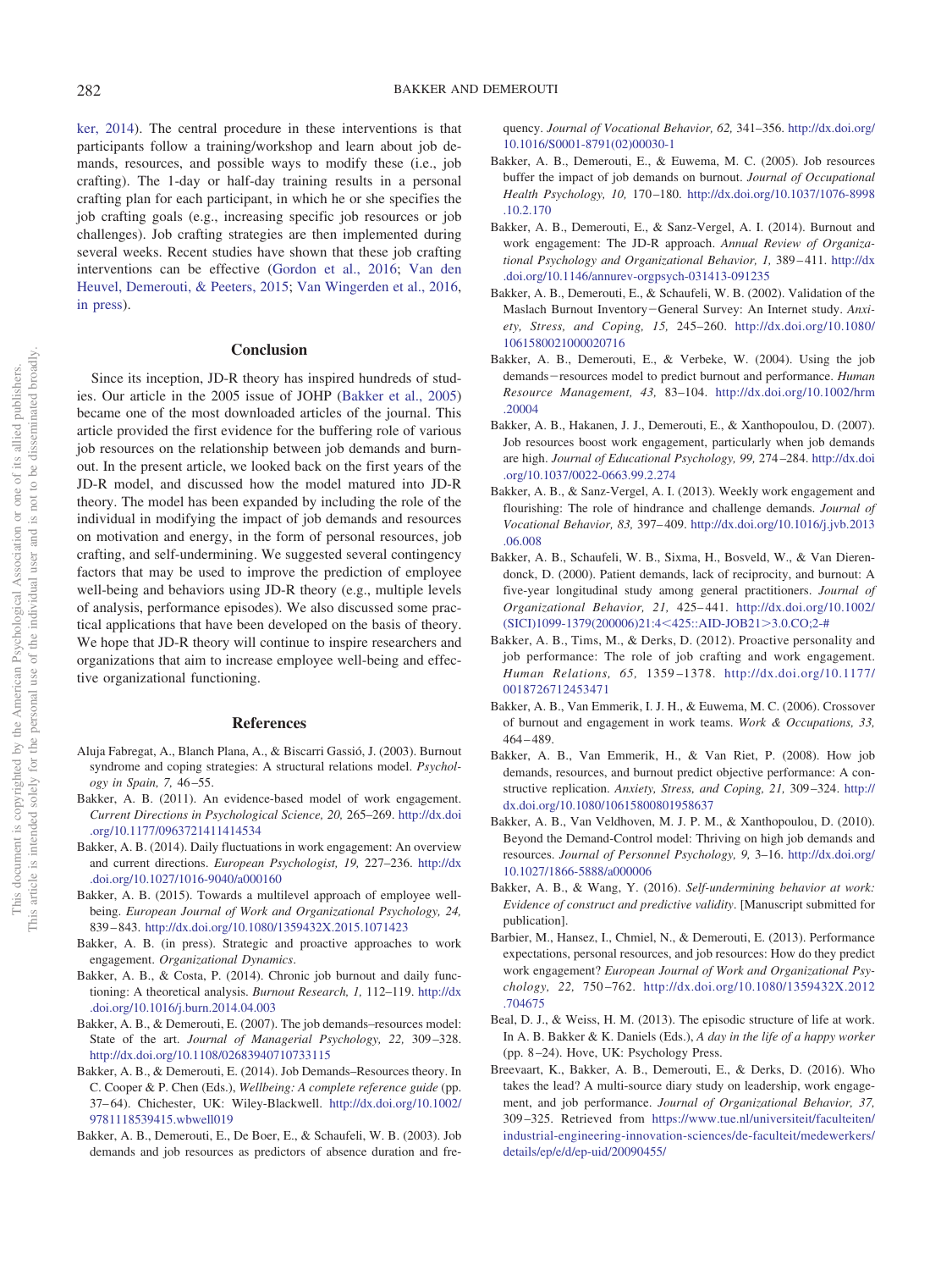- <span id="page-10-22"></span>Breevaart, K., Bakker, A. B., Demerouti, E., Sleebos, D. M., & Maduro, V. (2014). Uncovering the underlying relationship between transformational leaders and followers' task performance. *Journal of Personnel Psychology, 13,* 194–203. Retrieved from [https://www.tue.nl/universiteit/](https://www.tue.nl/universiteit/faculteiten/industrial-engineering-innovation-sciences/de-faculteit/medewerkers/details/ep/e/d/ep-uid/20090455/) [faculteiten/industrial-engineering-innovation-sciences/de-faculteit/](https://www.tue.nl/universiteit/faculteiten/industrial-engineering-innovation-sciences/de-faculteit/medewerkers/details/ep/e/d/ep-uid/20090455/) [medewerkers/details/ep/e/d/ep-uid/20090455/](https://www.tue.nl/universiteit/faculteiten/industrial-engineering-innovation-sciences/de-faculteit/medewerkers/details/ep/e/d/ep-uid/20090455/)
- <span id="page-10-23"></span>Breevaart, K., Bakker, A. B., Hetland, J., Demerouti, E., Olsen, O. K., & Espevik, R. (2014). Daily transactional and transformational leadership and daily employee engagement. *Journal of Occupational and Organizational Psychology, 87,* 138 –157. <http://dx.doi.org/10.1111/joop.12041>
- <span id="page-10-30"></span>Butler, A. B., Grzywacz, J. G., Bass, B. L., & Linney, K. D. (2005). Extending the demands-control model: A daily diary study of job characteristics, work-family conflict and work-family facilitation. *Journal of Occupational and Organizational Psychology, 78,* 155–169. [http://dx](http://dx.doi.org/10.1348/096317905X40097) [.doi.org/10.1348/096317905X40097](http://dx.doi.org/10.1348/096317905X40097)
- <span id="page-10-15"></span>Cavanaugh, M. A., Boswell, W. R., Roehling, M. V., & Boudreau, J. W. (2000). An empirical examination of self-reported work stress among U.S. managers. *Journal of Applied Psychology, 85,* 65–74. [http://dx.doi](http://dx.doi.org/10.1037/0021-9010.85.1.65) [.org/10.1037/0021-9010.85.1.65](http://dx.doi.org/10.1037/0021-9010.85.1.65)
- <span id="page-10-1"></span>Crawford, E. R., Lepine, J. A., & Rich, B. L. (2010). Linking job demands and resources to employee engagement and burnout: A theoretical extension and meta-analytic test. *Journal of Applied Psychology, 95,* 834 – 848. <http://dx.doi.org/10.1037/a0019364>
- <span id="page-10-28"></span>Daniels, K. (2006). Rethinking job characteristics in work stress research. *Human Relations, 59,* 267–290. [http://dx.doi.org/10.1177/](http://dx.doi.org/10.1177/0018726706064171) [0018726706064171](http://dx.doi.org/10.1177/0018726706064171)
- <span id="page-10-25"></span>Demerouti, E. (2015). Strategies used by individuals to prevent burnout. *European Journal of Clinical Investigation, 45,* 1106 –1112. [http://dx](http://dx.doi.org/10.1111/eci.12494) [.doi.org/10.1111/eci.12494](http://dx.doi.org/10.1111/eci.12494)
- <span id="page-10-12"></span>Demerouti, E., & Bakker, A. B. (2014). Job crafting. In M. C. W. Peeters, J. de Jonge, & T. W. Taris (Eds.), *An introduction to contemporary work psychology* (pp. 414 – 433). Chichester, UK: Wiley-Blackwell.
- <span id="page-10-13"></span>Demerouti, E., Bakker, A. B., & Bulters, A. J. (2004). The loss spiral of work pressure, work-home interference and exhaustion: Reciprocal relations in a three-wave study. *Journal of Vocational Behavior, 64,* 131–149. [http://dx.doi.org/10.1016/S0001-8791\(03\)00030-7](http://dx.doi.org/10.1016/S0001-8791%2803%2900030-7)
- <span id="page-10-27"></span>Demerouti, E., Bakker, A. B., Geurts, S. A. E., & Taris, T. W. (2009). Daily recovery from work-related effort during non-work time. In S. Sonnentag, P. L. Perrewé, & D. C. Ganster (Eds.), *Current perspectives on job-stress recovery: Research in occupational stress and well-being* (Vol. 7, pp. 85–123). Bingley, UK: JAI Press.
- <span id="page-10-26"></span>Demerouti, E., Bakker, A. B., & Leiter, M. (2014). Burnout and job performance: The moderating role of selection, optimization, and compensation strategies. *Journal of Occupational Health Psychology, 19,* 96 –107. <http://dx.doi.org/10.1037/a0035062>
- <span id="page-10-0"></span>Demerouti, E., Bakker, A. B., Nachreiner, F., & Schaufeli, W. B. (2001). The job demands-resources model of burnout. *Journal of Applied Psychology, 86,* 499 –512. [http://dx.doi.org/10.1037/0021-9010.86.3](http://dx.doi.org/10.1037/0021-9010.86.3.499) [.499](http://dx.doi.org/10.1037/0021-9010.86.3.499)
- <span id="page-10-3"></span>Demerouti, E., Bakker, A. B., Vardakou, I., & Kantas, A. (2003). The convergent validity of two burnout instruments: A multitraitmultimethod analysis. *European Journal of Psychological Assessment, 19,* 12–23. <http://dx.doi.org/10.1027//1015-5759.19.1.12>
- <span id="page-10-17"></span>Demerouti, E., & Cropanzano, R. (2010). From thought to action: Employee work engagement and job performance. In A. B. Bakker & M. P. Leiter (Eds.), *Work engagement: A handbook of essential theory and research* (pp. 147–163). New York, NY: Psychology Press.
- <span id="page-10-14"></span>Demerouti, E., Le Blanc, P. M., Bakker, A. B., Schaufeli, W. B., & Hox, J. (2009). Present but sick: A three-wave study on job demands, presenteeism and burnout. *Career Development International*, 14, 50-68. <http://dx.doi.org/10.1108/13620430910933574>
- <span id="page-10-21"></span>Demerouti, E., Van Eeuwijk, E., Snelder, M., & Wild, U. (2011). Assessing the effects of a "personal effectiveness" training on psychological capital, assertiveness and self-awareness using self-other agreement.

*Career Development International, 16,* 60 – 81. [http://dx.doi.org/10](http://dx.doi.org/10.1108/13620431111107810) [.1108/13620431111107810](http://dx.doi.org/10.1108/13620431111107810)

- <span id="page-10-29"></span>Dollard, M. F., & Bakker, A. B. (2010). Psychosocial safety climate as a precursor to conducive work environments, psychological health problems, and employee engagement. *Journal of Occupational and Organizational Psychology, 83,* 579 –599. [http://dx.doi.org/10.1348/](http://dx.doi.org/10.1348/096317909X470690) [096317909X470690](http://dx.doi.org/10.1348/096317909X470690)
- <span id="page-10-19"></span>Dubbelt, L. (2016). *Women to the top: Discovering facilitating factors for women's functioning in minority positions*. Eindhoven, the Netherlands: Eindhoven University of Technology.
- <span id="page-10-24"></span>Fernet, C., Trépanier, S., Austin, S., Gagné, M., & Forest, J. (2015). Transformational leadership and optimal functioning at work: On the mediating role of employees' perceived job characteristics and motivation. *Work & Stress, 29,* 11–31. [http://dx.doi.org/10.1080/02678373](http://dx.doi.org/10.1080/02678373.2014.1003998) [.2014.1003998](http://dx.doi.org/10.1080/02678373.2014.1003998)
- <span id="page-10-10"></span>Frese, M., & Fay, D. (2001). Personal initiative: An active performance concept for work in the 21st century. *Research in Organizational Behavior, 23,* 133–187. [http://dx.doi.org/10.1016/S0191-3085\(01\)23005-6](http://dx.doi.org/10.1016/S0191-3085%2801%2923005-6)
- <span id="page-10-31"></span>Gordon, H., Demerouti, E., LeBlanc, P., Bakker, A. B., Bipp, T., & Verhagen, M. (2016). *Bottom-up job (re)design: The impact of job crafting interventions on work engagement and performance*. [Manuscript submitted for publication].
- <span id="page-10-11"></span>Griffin, M. A., Neal, A., & Parker, S. K. (2007). A new model of work role performance: Positive behavior in uncertain and interdependent contexts. *Academy of Management Journal, 50,* 327–347. [http://dx.doi.org/](http://dx.doi.org/10.5465/AMJ.2007.24634438) [10.5465/AMJ.2007.24634438](http://dx.doi.org/10.5465/AMJ.2007.24634438)
- <span id="page-10-20"></span>Guglielmi, D., Simbula, S., Schaufeli, W. B., & Depolo, M. (2012). Self-efficacy and workaholism as initiators of the job demands-resources model. *Career Development International, 17,* 375–389. [http://dx.doi](http://dx.doi.org/10.1108/13620431211255842) [.org/10.1108/13620431211255842](http://dx.doi.org/10.1108/13620431211255842)
- <span id="page-10-16"></span>Habe, K., & Tement, S. (2016). Flow among higher education teachers: A job demands-resources perspective. *Horizons of Psychology, 25,* 29 – 37.
- <span id="page-10-9"></span>Hackman, J. R., & Oldham, G. R. (1980). *Work redesign*. Reading, MA: Addison Wesley.
- <span id="page-10-6"></span>Hakanen, J. J., Bakker, A. B., & Demerouti, E. (2005). How dentists cope with their job demands and stay engaged: The moderating role of job resources. *European Journal of Oral Sciences, 113,* 479 – 487. [http://dx](http://dx.doi.org/10.1111/j.1600-0722.2005.00250.x) [.doi.org/10.1111/j.1600-0722.2005.00250.x](http://dx.doi.org/10.1111/j.1600-0722.2005.00250.x)
- <span id="page-10-8"></span>Hakanen, J. J., Perhoniemi, R., & Toppinen-Tanner, S. (2008). Positive gain spirals at work: From job resources to work engagement, personal initiative, and work-unit innovativeness. *Journal of Vocational Behavior, 73,* 78 –91.
- <span id="page-10-4"></span>Hakanen, J. J., Schaufeli, W. B., & Ahola, K. (2008). The job demands-resources model: A three-year cross-lagged study of burnout, depression, commitment, and work engagement. *Work & Stress, 22,* 224 –241. <http://dx.doi.org/10.1080/02678370802379432>
- <span id="page-10-2"></span>Halbesleben, J. R. B. (2010). A meta-analysis of work engagement: Relationships with burnout, demands, resources and consequences. In A. B. Bakker & M. P. Leiter (Eds.), *Work engagement: A handbook of essential theory and research*. New York, NY: Psychology Press.
- <span id="page-10-5"></span>Hobfoll, S. E. (2001). The influence of culture, community, and the nested-self in the stress process: Advancing conservation of resources theory. *Applied Psychology, 50,* 337–370. [http://dx.doi.org/10.1111/](http://dx.doi.org/10.1111/1464-0597.00062) [1464-0597.00062](http://dx.doi.org/10.1111/1464-0597.00062)
- <span id="page-10-18"></span>Holman, D., & Axtell, C. (2016). Can job redesign interventions influence a broad range of employee outcomes by changing multiple job characteristics? A quasi-experimental study. *Journal of Occupational Health Psychology, 21,* 284 –295. <http://dx.doi.org/10.1037/a0039962>
- <span id="page-10-7"></span>Hopstaken, J. F., van der Linden, D., Bakker, A. B., & Kompier, M. A. J. (2015). A multifaceted investigation of the link between mental fatigue and task disengagement. *Psychophysiology, 52,* 305–315. [http://dx.doi](http://dx.doi.org/10.1111/psyp.12339) [.org/10.1111/psyp.12339](http://dx.doi.org/10.1111/psyp.12339)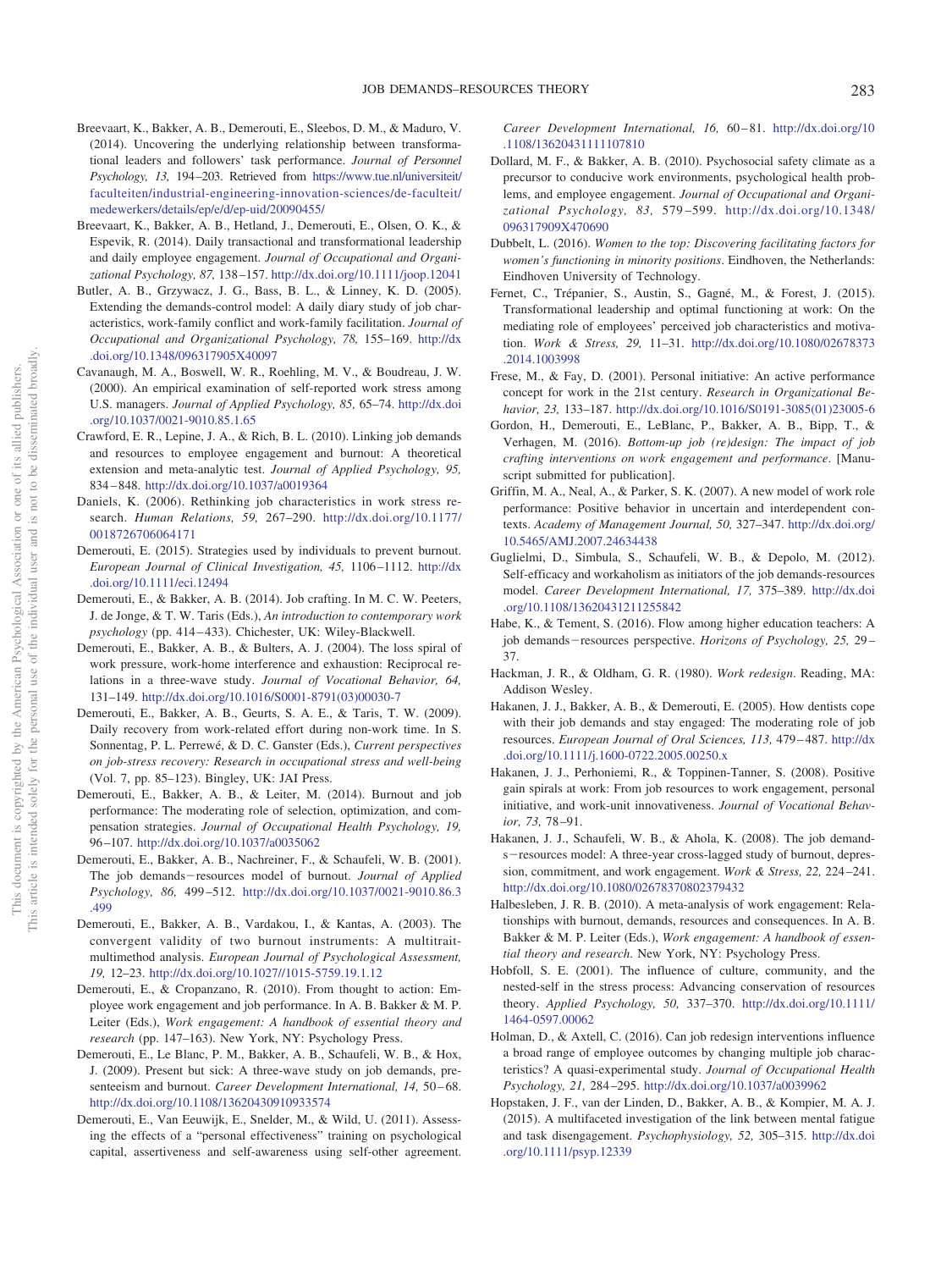- <span id="page-11-11"></span>Hopstaken, J. F., van der Linden, D., Bakker, A. B., Kompier, M. A., & Leung, Y. K. (2016). Shifts in attention during mental fatigue: Evidence from subjective, behavioral, physiological, and eye-tracking data. *Journal of Experimental Psychology: Human Perception and Performance, 42,* 878 – 889. <http://dx.doi.org/10.1037/xhp0000189>
- <span id="page-11-33"></span>Ilies, R., Aw, S. S. Y., & Pluut, H. (2015). Intraindividual models of employee well-being: What have we learned and where do we go from here? *European Journal of Work and Organizational Psychology, 24,* 848 – 852. <http://dx.doi.org/10.1080/1359432X.2015.1080241>
- <span id="page-11-20"></span>Jong, J., & Ford, M. T. (2016). The lagged effects of job demands and resources on organizational commitment in federal government agencies: A multi-level analysis. *Journal of Public Administration Research and Theory, 26,* 475– 492.
- <span id="page-11-23"></span>Kahn, R. L., & Byosiere, P. (1992). Stress in organizations. In M. D. Dunette & L. M. Hough (Eds.), *Handbook of industrial and organizational psychology* (Vol. 3, pp. 571– 650). Palo Alto, CA: Consulting Psychologists Press.
- <span id="page-11-22"></span>Karanika-Murray, M., Antoniou, A. S., Michaelides, G., & Cox, T. (2009). Expanding the risk assessment methodology for work-related health: A technique for incorporating mutltivariate curvilinear effects. *Work & Stress, 23,* 99 –119. <http://dx.doi.org/10.1080/02678370903068520>
- <span id="page-11-6"></span>Karasek, R. A. (1979). Job demands, job decision latitude, and mental strain: Implications for job redesign. *Administrative Science Quarterly, 24,* 285–308. <http://dx.doi.org/10.2307/2392498>
- <span id="page-11-21"></span>Kemery, E. R. (2006). Clergy role stress and satisfaction: Role ambiguity isn't always bad. *Pastoral Psychology, 54,* 561–570.
- <span id="page-11-4"></span>Lee, R. T., & Ashforth, B. E. (1996). A meta-analytic examination of the correlates of the three dimensions of job burnout. *Journal of Applied Psychology, 81,* 123–133. <http://dx.doi.org/10.1037/0021-9010.81.2.123>
- <span id="page-11-13"></span>Leiter, M. P. (1993). Burnout as a developmental process: Consideration of models. In W. B. Schaufeli, C. Maslach, & T. Marek (Eds.), *Professional burnout: Recent developments in theory and research* (pp. 237– 250). Washington, DC: Taylor & Francis.
- <span id="page-11-1"></span>Leiter, M. P., & Schaufeli, W. B. (1996). Consistency of the burnout construct across occupations. *Anxiety, Stress, and Coping, 9,* 229 –243. <http://dx.doi.org/10.1080/10615809608249404>
- <span id="page-11-16"></span>LePine, J. A., Podsakoff, N. P., & LePine, M. A. (2005). A meta-analytic test of the challenge stressor-hindrance stressor framework: An explanation for inconsistent relationships among stressors and performance. *Academy of Management Journal, 48,* 764 –775. [http://dx.doi.org/10](http://dx.doi.org/10.5465/AMJ.2005.18803921) [.5465/AMJ.2005.18803921](http://dx.doi.org/10.5465/AMJ.2005.18803921)
- <span id="page-11-25"></span>Lorente Prieto, L., Salanova Soria, M., Martínez Martínez, I., & Schaufeli, W. (2008). Extension of the job demands-resources model in the prediction of burnout and engagement among teachers over time. *Psicothema, 20,* 354 –360.
- <span id="page-11-24"></span>MacKinnon, D. P., & Pirlott, A. G. (2015). Statistical approaches for enhancing causal interpretation of the M to Y relation in mediation analysis. Personality and Social Psychology Review, 19, 30-43. [http://](http://dx.doi.org/10.1177/1088868314542878) [dx.doi.org/10.1177/1088868314542878](http://dx.doi.org/10.1177/1088868314542878)
- <span id="page-11-2"></span>Maslach, C., Schaufeli, W. B., & Leiter, M. P. (2001). Job burnout. *Annual Review of Psychology, 52,* 397– 422. [http://dx.doi.org/10.1146/annurev](http://dx.doi.org/10.1146/annurev.psych.52.1.397) [.psych.52.1.397](http://dx.doi.org/10.1146/annurev.psych.52.1.397)
- <span id="page-11-18"></span>McCauley, C. D., Ruderman, M. N., Ohlott, P. J., & Morrow, J. E. (1994). Assessing the developmental components of managerial jobs. *Journal of Applied Psychology, 79,* 544 –560. [http://dx.doi.org/10.1037/0021-9010](http://dx.doi.org/10.1037/0021-9010.79.4.544) [.79.4.544](http://dx.doi.org/10.1037/0021-9010.79.4.544)
- <span id="page-11-29"></span>Melamed, S., Shirom, A., Toker, S., & Shapira, I. (2006). Burnout and risk of type 2 diabetes: A prospective study of apparently healthy employed persons. *Psychosomatic Medicine, 68,* 863– 869. [http://dx.doi.org/10](http://dx.doi.org/10.1097/01.psy.0000242860.24009.f0) [.1097/01.psy.0000242860.24009.f0](http://dx.doi.org/10.1097/01.psy.0000242860.24009.f0)
- <span id="page-11-0"></span>Nahrgang, J. D., Morgeson, F. P., & Hofmann, D. A. (2011). Safety at work: A meta-analytic investigation of the link between job demands, job resources, burnout, engagement, and safety outcomes. *Journal of Applied Psychology, 96,* 71–94. <http://dx.doi.org/10.1037/a0021484>
- <span id="page-11-32"></span>Oerlemans, W. G. M., & Bakker, A. B. (2013). Capturing the moment in the workplace: Two methods to study momentary subjective well-being. In A. B. Bakker (Ed.), *Advances in positive organizational psychology* (Vol. 1, pp. 329 –346). Bingley, UK: Emerald. [http://dx.doi.org/10.1108/](http://dx.doi.org/10.1108/S2046-410X%282013%290000001017) [S2046-410X\(2013\)0000001017](http://dx.doi.org/10.1108/S2046-410X%282013%290000001017)
- <span id="page-11-31"></span>Op den Kamp, E., Tims, M., Bakker, A. B., & Demerouti, E. (2016). *Enhancing well-being and creative work performance by mobilizing ego resources*. [Manuscript submitted for publication].
- <span id="page-11-30"></span>Peeters, M. C. W., Arts, R., & Demerouti, E. (in press). The crossover of job crafting between coworkers and its relationship with adaptivity. *European Journal of Work and Organizational Psychology*. Advance online publication. <http://dx.doi.org/10.1080/1359432x.2016.1160891>
- <span id="page-11-17"></span>Podsakoff, N. P., LePine, J. A., & LePine, M. A. (2007). Differential challenge stressor-hindrance stressor relationships with job attitudes, turnover intentions, turnover, and withdrawal behavior: A meta-analysis. *Journal of Applied Psychology, 92,* 438 – 454. [http://dx.doi.org/10.1037/](http://dx.doi.org/10.1037/0021-9010.92.2.438) [0021-9010.92.2.438](http://dx.doi.org/10.1037/0021-9010.92.2.438)
- <span id="page-11-27"></span>Qin, X., Hom, P., Xu, M., & Ju, D. (2014). Applying the Job Demands-Resources model to migrant workers: Exploring how and when geographic distance increases quit propensity. *Journal of Occupational and Organizational Psychology, 87,* 303–328. [http://dx.doi.org/10.1111/joop](http://dx.doi.org/10.1111/joop.12047) [.12047](http://dx.doi.org/10.1111/joop.12047)
- <span id="page-11-8"></span>Schaufeli, W. B., & Bakker, A. B. (2003). *The Utrecht Work Engagement Scale (UWES)*. Unpublished manuscript, Department of Social & Organizational Psychology, Utrecht University, Utrecht, the Netherlands.
- <span id="page-11-12"></span>Schaufeli, W. B., & Bakker, A. B. (2004). Job demands, job resources, and their relationship with burnout and engagement: A multi-sample study. *Journal of Organizational Behavior, 25,* 293–315. [http://dx.doi.org/10](http://dx.doi.org/10.1002/job.248) [.1002/job.248](http://dx.doi.org/10.1002/job.248)
- <span id="page-11-9"></span>Schaufeli, W. B., & Bakker, A. B. (2010). Defining and measuring work engagement: Bringing clarity to the concept. In A. B. Bakker & M. P. Leiter (Eds.), *Work engagement: A handbook of essential theory and research* (pp. 10–24). New York, NY: Psychology Press.
- <span id="page-11-26"></span>Schaufeli, W. B., Bakker, A. B., Van der Heijden, F. M. M. A., & Prins, J. T. (2009). Workaholism, burnout and well-being among junior doctors: The mediating role of role conflict. *Work & Stress, 16,* 249 –272.
- <span id="page-11-3"></span>Schaufeli, W. B., & Buunk, A. P. (1996). Professional burnout. In M. J. Schabracq, J. A. M. Winnubst, & C. L. Cooper (Eds.), *Handbook of work and health psychology* (pp. 311–346). Chichester, UK: Wiley.
- <span id="page-11-14"></span>Schaufeli, W. B., & Taris, T. W. (2014). A critical review of the Job Demands-Resources Model: Implications for improving work and health. In G. Bauer & O. Hämmig (Eds.), *Bridging occupational, organizational and public health* (pp. 43– 68). Dordrecht, the Netherlands: Springer. [http://dx.doi.org/10.1007/978-94-007-5640-3\\_4](http://dx.doi.org/10.1007/978-94-007-5640-3_4)
- <span id="page-11-19"></span>Searle, B. J., & Auton, J. C. (2015). The merits of measuring challenge and hindrance appraisals. *Anxiety, Stress, and Coping, 28,* 121–143. [http://](http://dx.doi.org/10.1080/10615806.2014.931378) [dx.doi.org/10.1080/10615806.2014.931378](http://dx.doi.org/10.1080/10615806.2014.931378)
- <span id="page-11-15"></span>Selye, H. (1976). *Stress in health and disease*. Boston, MA: Butterworth & Company.
- <span id="page-11-28"></span>Seppälä, P., Mauno, S., Kinnunen, M., Feldt, T., Juuti, T., Tolvanen, A., & Rusko, H., (2012). Is work engagement related to healthy cardiac autonomic activity? Evidence from a field study among Finnish women workers. *The Journal of Positive Psychology, 7,* 95–106.
- <span id="page-11-7"></span>Siegrist, J. (1996). Adverse health effects of high-effort/low-reward conditions. *Journal of Occupational Health Psychology, 1, 27-41. [http://](http://dx.doi.org/10.1037/1076-8998.1.1.27)* [dx.doi.org/10.1037/1076-8998.1.1.27](http://dx.doi.org/10.1037/1076-8998.1.1.27)
- <span id="page-11-5"></span>Simbula, S. (2010). Daily fluctuations in teachers' well-being: A diary study using the Job Demands-Resources model. *Anxiety, Stress, and Coping, 23,* 563–584. <http://dx.doi.org/10.1080/10615801003728273>
- <span id="page-11-10"></span>Taris, T. W. (2006). Is there a relationship between burnout and objective performance? A critical review of 16 studies. *Work & Stress, 20,* 316 –334. <http://dx.doi.org/10.1080/02678370601065893>
- <span id="page-11-34"></span>Taris, T. W., Kompier, M. A. J., Geurts, S. A. E., Schreurs, P. J. G., Schaufeli, W. B., de Boer, E. M.,... Watterz, C. (2003). Stress